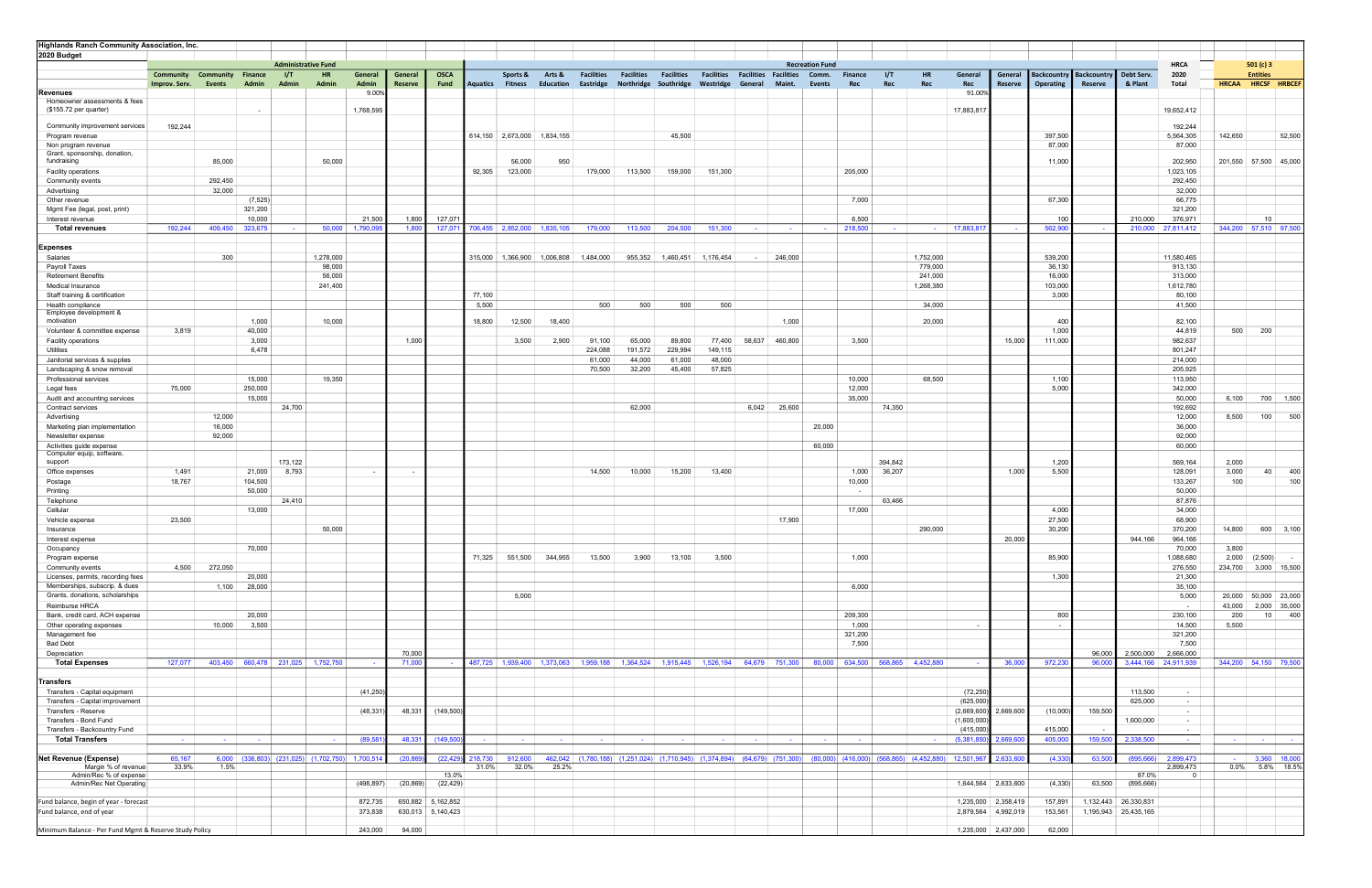| <b>Highlands Ranch Community Association, Inc.</b>         |                            |                                    |                 |                                      |                      |                    |                     |                         |                  |                             |                                |                   |                   |                                                                            |                 |                          |                        |                       |                                |                |                    |                                 |                        |                       |                         |                                 |              |
|------------------------------------------------------------|----------------------------|------------------------------------|-----------------|--------------------------------------|----------------------|--------------------|---------------------|-------------------------|------------------|-----------------------------|--------------------------------|-------------------|-------------------|----------------------------------------------------------------------------|-----------------|--------------------------|------------------------|-----------------------|--------------------------------|----------------|--------------------|---------------------------------|------------------------|-----------------------|-------------------------|---------------------------------|--------------|
| 2020 Budget                                                |                            |                                    |                 |                                      |                      |                    |                     |                         |                  |                             |                                |                   |                   |                                                                            |                 |                          |                        |                       |                                |                |                    |                                 |                        |                       |                         |                                 |              |
|                                                            |                            |                                    |                 | <b>Administrative Fund</b>           |                      |                    |                     |                         |                  |                             |                                |                   |                   |                                                                            |                 |                          | <b>Recreation Fund</b> |                       |                                |                |                    |                                 |                        |                       | <b>HRCA</b>             | 501 $(c)$ 3                     |              |
|                                                            | Community<br>Improv. Serv. | <b>Community Finance</b><br>Events | <b>Admin</b>    | - 1/T<br><b>HR</b><br>Admin<br>Admin | General<br>Admin     | General<br>Reserve | <b>OSCA</b><br>Fund | <b>Aquatics Fitness</b> | Sports &         | Arts &<br>Education         | <b>Facilities</b><br>Eastridge | <b>Facilities</b> | <b>Facilities</b> | <b>Facilities Facilities Facilities</b><br>Northridge Southridge Westridge | General         | Maint.                   | Comm.<br>Events        | <b>Finance</b><br>Rec | 1/T<br><b>HR</b><br>Rec<br>Rec | General<br>Rec | General<br>Reserve | <b>Backcountry</b><br>Operating | Backcountry<br>Reserve | Debt Serv.<br>& Plant | 2020<br>Total           | <b>Entities</b><br><b>HRCAA</b> | HRCSF HRBCEF |
| <b>Revenues</b>                                            |                            |                                    |                 |                                      | 9.00%                |                    |                     |                         |                  |                             |                                |                   |                   |                                                                            |                 |                          |                        |                       |                                | 91.00%         |                    |                                 |                        |                       |                         |                                 |              |
| 4000-Assessment revenue-                                   |                            |                                    |                 |                                      |                      |                    |                     |                         |                  |                             |                                |                   |                   |                                                                            |                 |                          |                        |                       |                                |                |                    |                                 |                        |                       |                         |                                 |              |
| homeowners (\$155.72 per qtr)<br>4005-Late fee-assessment  |                            |                                    |                 |                                      | 1,213,709<br>154,600 |                    |                     |                         |                  |                             |                                |                   |                   |                                                                            |                 |                          |                        |                       |                                | 17,721,503     |                    |                                 |                        |                       | 18,935,212<br>154,600   |                                 |              |
| 4010-Assessment interest                                   |                            |                                    |                 |                                      | 20,000               |                    |                     |                         |                  |                             |                                |                   |                   |                                                                            |                 |                          |                        |                       |                                |                |                    |                                 |                        |                       | 20,000                  |                                 |              |
| 4015-Lien fee-assessment                                   |                            |                                    |                 |                                      | 1,000                |                    |                     |                         |                  |                             |                                |                   |                   |                                                                            |                 |                          |                        |                       |                                |                |                    |                                 |                        |                       | 1,000                   |                                 |              |
| 4020-New sales transfer fee                                |                            |                                    |                 |                                      | 20,000               |                    |                     |                         |                  |                             |                                |                   |                   |                                                                            |                 |                          |                        |                       |                                |                |                    |                                 |                        |                       | 20,000                  |                                 |              |
| 4025-Resales transfer fee                                  |                            |                                    |                 |                                      | 360,000              |                    |                     |                         |                  |                             |                                |                   |                   |                                                                            |                 |                          |                        |                       |                                |                |                    |                                 |                        |                       | 360,000                 |                                 |              |
| 4030-Refinance fee                                         |                            |                                    |                 |                                      | 1,600                |                    |                     |                         |                  |                             |                                |                   |                   |                                                                            |                 |                          |                        |                       |                                |                |                    |                                 |                        |                       | 1,600                   |                                 |              |
| 4035-Legal fee-assessment                                  |                            |                                    |                 |                                      | 17,686               |                    |                     |                         |                  |                             |                                |                   |                   |                                                                            |                 |                          |                        |                       |                                | 162,314        |                    |                                 |                        |                       | 180,000                 |                                 |              |
| 4100-Program revenue<br>4110-Grant revenue                 |                            |                                    |                 |                                      |                      |                    |                     |                         |                  | 614,150 2,673,000 1,834,155 |                                |                   | 45,500            |                                                                            |                 |                          |                        |                       |                                |                |                    | 397,500                         |                        |                       | 5,564,305               |                                 |              |
| 4120-Sponsorship revenue                                   |                            | 85,000                             |                 |                                      |                      |                    |                     |                         | 24,000<br>32,000 |                             |                                |                   |                   |                                                                            |                 |                          |                        |                       |                                |                |                    | 3,000                           |                        |                       | 27,000<br>117,000       | 112,000<br>67,800 5,500         |              |
| 4125-Preschool fundraising                                 |                            |                                    |                 |                                      |                      |                    |                     |                         |                  | 950                         |                                |                   |                   |                                                                            |                 |                          |                        |                       |                                |                |                    |                                 |                        |                       | 950                     |                                 |              |
| 4130-Archery Range                                         |                            |                                    |                 |                                      |                      |                    |                     |                         |                  |                             |                                |                   |                   |                                                                            |                 |                          |                        |                       |                                |                |                    | 82,000                          |                        |                       | 82,000                  |                                 |              |
| 4135-BC Outdoor education                                  |                            |                                    |                 |                                      |                      |                    |                     |                         |                  |                             |                                |                   |                   |                                                                            |                 |                          |                        |                       |                                |                |                    | 5,000                           |                        |                       | 5,000                   |                                 |              |
| 4140-Donation and fundraising                              |                            |                                    |                 |                                      |                      |                    |                     |                         |                  |                             |                                |                   |                   |                                                                            |                 |                          |                        |                       |                                |                |                    | 8,000                           |                        |                       | 8,000                   | 21,000 52,000 45,000            |              |
| 4200-Drop in Childcare/nursery                             |                            |                                    |                 |                                      |                      |                    |                     |                         |                  |                             |                                | 8,500             | 18,500            | 15,000                                                                     |                 |                          |                        |                       |                                |                |                    |                                 |                        |                       | 42,000                  |                                 |              |
| 4201-Legal fee-architecture                                | 50,000                     |                                    |                 |                                      |                      |                    |                     |                         |                  |                             |                                |                   |                   |                                                                            |                 |                          |                        |                       |                                |                |                    |                                 |                        |                       | 50,000                  |                                 |              |
| 4202-Management fee<br>4205-Guest fee revenue              |                            |                                    | 321,200         |                                      |                      |                    |                     |                         |                  |                             | 66,000                         | 55,000            | 72,000            | 30,000                                                                     |                 |                          |                        |                       |                                |                |                    |                                 |                        |                       | 321,200<br>223,000      |                                 |              |
| 4210-Climbing wall revenue                                 |                            |                                    |                 |                                      |                      |                    |                     |                         |                  |                             | 2,000                          |                   |                   |                                                                            |                 |                          |                        |                       |                                |                |                    |                                 |                        |                       | 2,000                   |                                 |              |
| 4215-Vending commission                                    |                            |                                    |                 |                                      |                      |                    |                     |                         |                  |                             | 7,500                          | 6,000             | 10,500            | 6,000                                                                      |                 |                          |                        |                       |                                |                |                    |                                 |                        |                       | 30,000                  |                                 |              |
| 4225-Pro Shop revenue                                      |                            |                                    |                 |                                      |                      |                    |                     |                         |                  |                             | 13,000                         | 6,000             | 7,000             | 5,300                                                                      |                 |                          |                        |                       |                                |                |                    |                                 |                        |                       | 31,300                  |                                 |              |
| 4230-Membership revenue                                    |                            |                                    |                 |                                      |                      |                    |                     |                         |                  |                             | 65,000                         |                   |                   |                                                                            |                 |                          |                        |                       |                                |                |                    |                                 |                        |                       | 65,000                  |                                 |              |
| 4235-Contract membership                                   |                            |                                    |                 |                                      |                      |                    |                     |                         |                  |                             |                                |                   |                   |                                                                            |                 |                          |                        | 41,000                |                                |                |                    |                                 |                        |                       | 41,000                  |                                 |              |
| 4240-Non-resident/business<br>membership                   |                            |                                    |                 |                                      |                      |                    |                     |                         |                  |                             |                                |                   |                   |                                                                            |                 |                          |                        | 92,000                |                                |                |                    |                                 |                        |                       | 92,000                  |                                 |              |
| 4245-Facility rental                                       |                            |                                    |                 |                                      |                      |                    |                     | 92,305                  | 123,000          |                             | 25,500                         | 38,000            | 51,000            | 95,000                                                                     |                 |                          |                        | 72,000                |                                |                |                    |                                 |                        |                       | 496,805                 |                                 |              |
| 4250-Grazing lease                                         |                            |                                    |                 |                                      |                      |                    |                     |                         |                  |                             |                                |                   |                   |                                                                            |                 |                          |                        |                       |                                |                |                    | 8,800                           |                        |                       | 8,800                   |                                 |              |
| 4260-BC vegetaion management                               |                            |                                    |                 |                                      |                      |                    |                     |                         |                  |                             |                                |                   |                   |                                                                            |                 |                          |                        |                       |                                |                |                    | 15,000                          |                        |                       | 15,000                  |                                 |              |
| 4270-Postcard, calendar,                                   |                            |                                    |                 |                                      |                      |                    |                     |                         |                  |                             |                                |                   |                   |                                                                            |                 |                          |                        |                       |                                |                |                    |                                 |                        |                       |                         |                                 |              |
| notecard sales                                             |                            |                                    |                 |                                      |                      |                    |                     |                         |                  |                             |                                |                   |                   |                                                                            |                 |                          |                        |                       |                                |                |                    |                                 |                        |                       |                         | 750                             |              |
| 4400-Community events<br>4410-HRCAA Events                 |                            | 292,450                            |                 |                                      |                      |                    |                     |                         |                  |                             |                                |                   |                   |                                                                            |                 |                          |                        |                       |                                |                |                    |                                 |                        |                       | 292,450<br>$\sim$       | 142,650                         |              |
| 4420-HRBCEF Events                                         |                            |                                    |                 |                                      |                      |                    |                     |                         |                  |                             |                                |                   |                   |                                                                            |                 |                          |                        |                       |                                |                |                    |                                 |                        |                       | $\sim$                  |                                 | 52,500       |
| 4505-Architectural fee                                     | 29,947                     |                                    |                 |                                      |                      |                    |                     |                         |                  |                             |                                |                   |                   |                                                                            |                 |                          |                        |                       |                                |                |                    |                                 |                        |                       | 29,947                  |                                 |              |
| 4510-Community cleanup                                     | 17,297                     |                                    |                 |                                      |                      |                    |                     |                         |                  |                             |                                |                   |                   |                                                                            |                 |                          |                        |                       |                                |                |                    |                                 |                        |                       | 17,297                  |                                 |              |
| 4515-Architectural review serv.                            | 95,000                     |                                    |                 |                                      |                      |                    |                     |                         |                  |                             |                                |                   |                   |                                                                            |                 |                          |                        |                       |                                |                |                    |                                 |                        |                       | 95,000                  |                                 |              |
| 4520-Advertising                                           |                            | 32,000                             |                 |                                      |                      |                    |                     |                         |                  |                             |                                |                   |                   |                                                                            |                 |                          |                        |                       |                                |                |                    |                                 |                        |                       | 32,000                  |                                 |              |
| 4525-Payment from HRCAA                                    |                            |                                    |                 | 50,000                               |                      |                    |                     |                         |                  |                             |                                |                   |                   |                                                                            |                 |                          |                        |                       |                                |                |                    |                                 |                        |                       | 50,000                  |                                 |              |
| 4527-Payment from Backcountry                              |                            |                                    | 1,500           |                                      |                      |                    |                     |                         |                  |                             |                                |                   |                   |                                                                            |                 |                          |                        |                       |                                |                |                    | 35,000                          |                        |                       | 36,500                  |                                 |              |
| 4530-Miscellaneous<br>4545-BC - ATT cell tower lease       |                            |                                    | (9,025)         |                                      |                      |                    |                     |                         |                  |                             |                                |                   |                   |                                                                            |                 |                          |                        | 7,000                 |                                |                |                    |                                 |                        |                       | (2,025)                 |                                 |              |
| 4555-Investment interest/dividend                          |                            |                                    | 10,000          |                                      | 1,500                | 1,800              | 127,071             |                         |                  |                             |                                |                   |                   |                                                                            |                 |                          |                        | 6,500                 |                                |                |                    | 8,500<br>100                    |                        | 210,000               | 8,500<br>356,971        | 10                              |              |
| <b>Total revenues</b>                                      | 192,244                    |                                    | 409,450 323,675 | 50,000<br><b>Service</b>             | 1,790,09             | 1.800              | 127,071             |                         |                  | 706,455 2,852,000 1,835,105 | 179,000                        | 113,500           | 204,500           | 151,300                                                                    | <b>Contract</b> | <b>Contract Contract</b> | <b>Contractor</b>      | 218,500               | <b>Contract</b><br>$\sim$      | 17,883,81      |                    | 562,900                         |                        |                       | 210,000 27,811,412      | 344,200 57,510 97,500           |              |
|                                                            |                            |                                    |                 |                                      |                      |                    |                     |                         |                  |                             |                                |                   |                   |                                                                            |                 |                          |                        |                       |                                |                |                    |                                 |                        |                       |                         |                                 |              |
| <b>Expenses</b>                                            |                            |                                    |                 |                                      |                      |                    |                     |                         |                  |                             |                                |                   |                   |                                                                            |                 |                          |                        |                       |                                |                |                    |                                 |                        |                       |                         |                                 |              |
| 5000-Gross payroll                                         |                            |                                    |                 | 2,303,000                            |                      |                    |                     |                         |                  |                             |                                |                   |                   |                                                                            |                 |                          |                        |                       |                                |                |                    |                                 |                        |                       | 2,303,000               |                                 |              |
| 5002-Payroll transferred to Rec                            |                            |                                    |                 | (1,042,000)                          |                      |                    |                     |                         |                  |                             |                                |                   |                   |                                                                            |                 |                          |                        |                       |                                |                |                    |                                 |                        |                       | (1,042,000)             |                                 |              |
| 5005-Payroll suspense<br>5010-Accrued vacation             |                            |                                    |                 |                                      |                      |                    |                     |                         |                  |                             |                                |                   |                   |                                                                            |                 |                          |                        |                       |                                |                |                    | 5,300                           |                        |                       | $\sim 10^{-1}$<br>5,300 |                                 |              |
| 5012-BC Staff expense                                      |                            |                                    |                 |                                      |                      |                    |                     |                         |                  |                             |                                |                   |                   |                                                                            |                 |                          |                        |                       |                                |                |                    | 390,000                         |                        |                       | 390,000                 |                                 |              |
| 5013-BC Non-prog. seasonal staff                           |                            |                                    |                 |                                      |                      |                    |                     |                         |                  |                             |                                |                   |                   |                                                                            |                 |                          |                        |                       |                                |                |                    | 32,000                          |                        |                       | 32,000                  |                                 |              |
| 5015-Program staff expense                                 |                            |                                    |                 |                                      |                      |                    |                     |                         |                  | 315,000 1,217,900 975,990   |                                |                   | 19,000            |                                                                            |                 |                          |                        |                       |                                |                |                    | 108,500                         |                        |                       | 2,636,390               |                                 |              |
| 5018-Prof I staff expense                                  |                            |                                    |                 |                                      |                      |                    |                     |                         |                  |                             |                                |                   |                   |                                                                            |                 |                          |                        |                       | 678,000                        |                |                    |                                 |                        |                       | 678,000                 |                                 |              |
| 5020-Facilities staff expense                              |                            |                                    |                 |                                      |                      |                    |                     |                         |                  |                             | 415,000                        | 267,000           | 295,000           | 257,700                                                                    |                 |                          |                        |                       |                                |                |                    |                                 |                        |                       | 1,234,700               |                                 |              |
| 5023-Prof II staff expense<br>5030-Maintenance staff       |                            |                                    |                 |                                      |                      |                    |                     |                         |                  |                             | 264,500                        | 247,000           | 382,300           | 325,000                                                                    |                 |                          |                        |                       |                                |                |                    |                                 |                        |                       | 1,218,800               |                                 |              |
| 5032-Janitorial staff expense                              |                            |                                    |                 |                                      |                      |                    |                     |                         |                  |                             | 177,000                        | 80,000            | 187,500           | 158,500                                                                    |                 | 246,000                  |                        |                       |                                |                |                    |                                 |                        |                       | 246,000<br>603,000      |                                 |              |
| 5033-Drop in childcare staff                               |                            |                                    |                 |                                      |                      |                    |                     |                         |                  |                             |                                | 22,000            | 24,500            | 22,700                                                                     |                 |                          |                        |                       |                                |                |                    |                                 |                        |                       | 69,200                  |                                 |              |
| 5035-Pottery lab staff                                     |                            |                                    |                 |                                      |                      |                    |                     |                         |                  | 30,818                      |                                |                   |                   |                                                                            |                 |                          |                        |                       |                                |                |                    |                                 |                        |                       | 30,818                  |                                 |              |
| 5038-Lifeguard staff expense                               |                            |                                    |                 |                                      |                      |                    |                     |                         |                  |                             | 627,500                        | 339,352           | 551,351           | 390,054                                                                    |                 |                          |                        |                       |                                |                |                    |                                 |                        |                       | 1,908,257               |                                 |              |
| 5040-Batting cage staff                                    |                            |                                    |                 |                                      |                      |                    |                     |                         |                  |                             |                                |                   |                   | 19,500                                                                     |                 |                          |                        |                       |                                |                |                    |                                 |                        |                       | 19,500                  |                                 |              |
| 5043-Tennis pavilion staff                                 |                            |                                    |                 |                                      |                      |                    |                     |                         | 149,000          |                             |                                |                   |                   |                                                                            |                 |                          |                        |                       |                                |                |                    |                                 |                        |                       | 149,000                 |                                 |              |
| 5045-H.S.A. employee contrib.                              |                            |                                    |                 | 17,000                               |                      |                    |                     |                         |                  |                             |                                |                   |                   |                                                                            |                 |                          |                        |                       | 32,000                         |                |                    | 2,400                           |                        |                       | 51,400                  |                                 |              |
| 5048-Birthday party staff                                  |                            |                                    |                 |                                      |                      |                    |                     |                         |                  |                             |                                |                   | 800               | 3,000                                                                      |                 |                          |                        |                       |                                |                |                    |                                 |                        |                       | 3,800                   |                                 |              |
| 5050-Staff training expense<br>5055-Admin staff exp to Rec |                            |                                    |                 |                                      |                      |                    |                     | 30,600                  |                  |                             |                                |                   |                   |                                                                            |                 |                          |                        |                       | 1,042,000                      |                |                    | 3,000                           |                        |                       | 33,600<br>1,042,000     |                                 |              |
| 5058-FICA payroll expense                                  |                            |                                    |                 | 94,000                               |                      |                    |                     |                         |                  |                             |                                |                   |                   |                                                                            |                 |                          |                        |                       | 714,000                        |                |                    |                                 |                        |                       | 808,000                 |                                 |              |
| 5060-Workmens comp insur.                                  |                            |                                    |                 | 4,000                                |                      |                    |                     |                         |                  |                             |                                |                   |                   |                                                                            |                 |                          |                        |                       | 71,000                         |                |                    |                                 |                        |                       | 75,000                  |                                 |              |
| 5063-FUTA & SUTA                                           |                            |                                    |                 | 4,000                                |                      |                    |                     |                         |                  |                             |                                |                   |                   |                                                                            |                 |                          |                        |                       | 65,000                         |                |                    | 36,130                          |                        |                       | 105,130                 |                                 |              |
| 5068-Employee medical insur.                               |                            |                                    |                 | 219,400                              |                      |                    |                     |                         |                  |                             |                                |                   |                   |                                                                            |                 |                          |                        |                       | 1,102,380                      |                |                    | 95,000                          |                        |                       | 1,416,780               |                                 |              |
| 5070-Employee dental insur.                                |                            |                                    |                 | 7,000                                |                      |                    |                     |                         |                  |                             |                                |                   |                   |                                                                            |                 |                          |                        |                       | 41,000                         |                |                    | 3,000                           |                        |                       | 51,000                  |                                 |              |
| 5073-Employee life insurance                               |                            |                                    |                 | 11,000                               |                      |                    |                     |                         |                  |                             |                                |                   |                   |                                                                            |                 |                          |                        |                       | 54,000                         |                |                    | 4,500                           |                        |                       | 69,500                  |                                 |              |
| 5078-Retirement plan contribution                          |                            |                                    |                 | 56,000                               |                      |                    |                     |                         |                  |                             |                                |                   |                   |                                                                            |                 |                          |                        |                       | 241,000                        |                |                    | 16,000<br>500                   |                        |                       | 313,000                 |                                 |              |
| 5083-Employee vision insur.                                |                            |                                    |                 |                                      |                      |                    |                     |                         |                  |                             |                                |                   |                   |                                                                            |                 |                          |                        |                       |                                |                |                    |                                 |                        |                       | 500                     |                                 |              |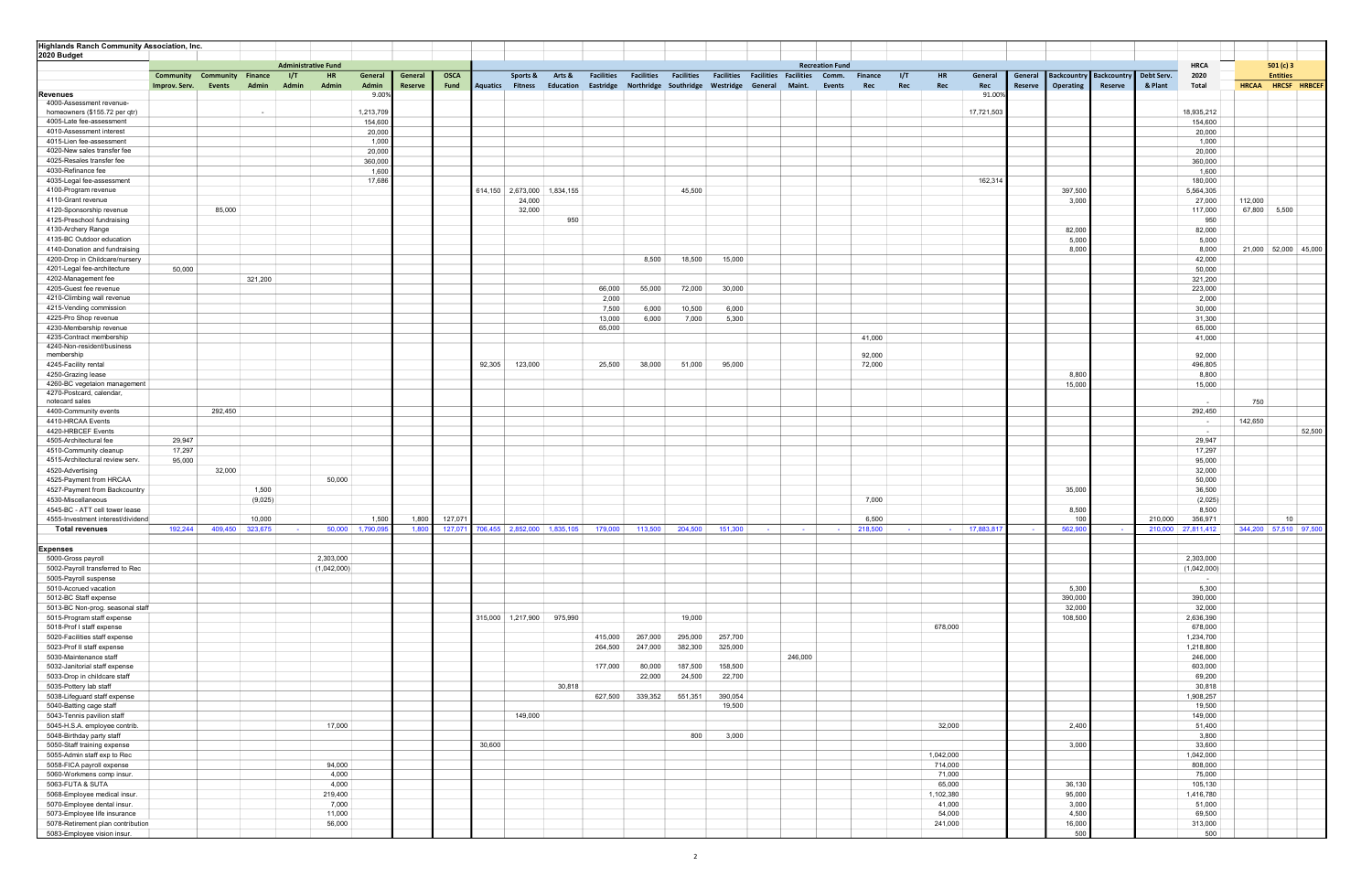| <b>Highlands Ranch Community Association, Inc.</b>          |               |                          |                |                            |                       |         |         |             |                         |          |           |                   |                   |                                 |                   |                   |                            |                          |                  |         |                       |                         |                    |                           |              |                     |
|-------------------------------------------------------------|---------------|--------------------------|----------------|----------------------------|-----------------------|---------|---------|-------------|-------------------------|----------|-----------|-------------------|-------------------|---------------------------------|-------------------|-------------------|----------------------------|--------------------------|------------------|---------|-----------------------|-------------------------|--------------------|---------------------------|--------------|---------------------|
| 2020 Budget                                                 |               |                          |                |                            |                       |         |         |             |                         |          |           |                   |                   |                                 |                   |                   |                            |                          |                  |         |                       |                         |                    |                           |              |                     |
|                                                             |               |                          |                | <b>Administrative Fund</b> |                       |         |         |             |                         |          |           |                   |                   |                                 |                   |                   | <b>Recreation Fund</b>     |                          |                  |         |                       |                         |                    | <b>HRCA</b>               |              | 501 (c) 3           |
|                                                             | Community     | <b>Community Finance</b> |                | 1/T                        | <b>HR</b>             | General | General | <b>OSCA</b> |                         | Sports & | Arts &    | <b>Facilities</b> | <b>Facilities</b> | <b>Facilities</b>               | <b>Facilities</b> | <b>Facilities</b> | <b>Facilities</b><br>Comm. | <b>Finance</b>           | 1/T<br><b>HR</b> | General | General               | <b>Backcountry</b>      | <b>Backcountry</b> | Debt Serv.<br>2020        |              | <b>Entities</b>     |
|                                                             | Improv. Serv. | Events                   | Admin          | Admin                      | <b>Admin</b><br>1,500 | Admin   | Reserve | Fund        | <b>Aquatics Fitness</b> |          | Education | Eastridge         |                   | Northridge Southridge Westridge |                   | General           | Maint.                     | Events<br>Rec            | Rec<br>Rec       |         | Rec<br><b>Reserve</b> | <b>Operating</b><br>500 | Reserve            | & Plant<br>Total          | <b>HRCAA</b> | HRCSF HRBCEF        |
| 5085-Employee recruitment exp.<br>5088-Employee development |               |                          | 1,000          |                            | 6,000                 |         |         |             | 16,000                  | 12,500   | 15,500    |                   |                   |                                 |                   |                   | 500                        |                          | 14,000           |         |                       | 100                     |                    | 16,000<br>51,600          |              |                     |
| 5090-Employee                                               |               |                          |                |                            |                       |         |         |             |                         |          |           |                   |                   |                                 |                   |                   |                            |                          |                  |         |                       |                         |                    |                           |              |                     |
| motivation/goodwill                                         |               |                          |                |                            | 4,000                 |         |         |             | 2,800                   |          | 2,900     |                   |                   |                                 |                   |                   | 500                        |                          |                  |         |                       | 300                     |                    | 10,500                    |              |                     |
| 5095-Empl. relations committee                              |               |                          |                |                            |                       |         |         |             |                         |          |           |                   |                   |                                 |                   |                   |                            |                          | 20,000           |         |                       |                         |                    | 20,000                    |              |                     |
| 5100-Community events                                       |               | 202,050                  |                |                            |                       |         |         |             |                         |          |           |                   |                   |                                 |                   |                   |                            |                          |                  |         |                       |                         |                    | 202,050                   |              |                     |
| 5100-Grants/scholorships                                    |               | 70,000                   |                |                            |                       |         |         |             |                         |          |           |                   |                   |                                 |                   |                   |                            |                          |                  |         |                       |                         |                    | 70,000                    |              |                     |
| 5110-Recreation games                                       |               |                          |                |                            |                       |         |         |             |                         |          |           | 2,000             | 3,600             | 3,600                           | 3,000             |                   |                            |                          |                  |         |                       |                         |                    | 12,200                    |              |                     |
| 5115-Program contract labor                                 |               |                          |                |                            |                       |         |         |             | 56,325                  | 329,300  | 199,489   |                   |                   |                                 |                   |                   |                            |                          |                  |         |                       |                         |                    | 585,114                   |              |                     |
| 5120-Program supplies & exp.                                |               |                          |                |                            |                       |         |         |             | 15,000                  | 222,200  | 102,466   | 9,000             |                   | 9,000                           |                   |                   |                            | 1,000                    |                  |         |                       | 85,900                  |                    | 444,566                   |              |                     |
| 5125-Day camp excursion                                     |               |                          |                |                            |                       |         |         |             |                         |          | 43,000    |                   |                   |                                 |                   |                   |                            |                          |                  |         |                       |                         |                    | 43,000                    |              |                     |
| 5130-Therapeutic Rec grant                                  |               |                          |                |                            |                       |         |         |             |                         | 5,000    |           |                   | 300               |                                 | 500               |                   |                            |                          |                  |         |                       |                         |                    | 5,000                     |              |                     |
| 5140-Childcare & nursery<br>5150-HRCAA Events               |               |                          |                |                            |                       |         |         |             |                         |          |           |                   |                   | 500                             |                   |                   |                            |                          |                  |         |                       |                         |                    | 1,300<br>$\sim$           | 234,700      |                     |
| 5155-HRCSF Events                                           |               |                          |                |                            |                       |         |         |             |                         |          |           |                   |                   |                                 |                   |                   |                            |                          |                  |         |                       |                         |                    | $\sim$                    |              | 3,000               |
| 5160-HRBCEF Events                                          |               |                          |                |                            |                       |         |         |             |                         |          |           |                   |                   |                                 |                   |                   |                            |                          |                  |         |                       |                         |                    | $\sim$                    |              | 15,500              |
| 5162-TR HRCSF expense                                       |               |                          |                |                            |                       |         |         |             |                         |          |           |                   |                   |                                 |                   |                   |                            |                          |                  |         |                       |                         |                    | $\sim$                    |              | (2,500)             |
| 5165-Scholarship award                                      |               |                          |                |                            |                       |         |         |             |                         |          |           |                   |                   |                                 |                   |                   |                            |                          |                  |         |                       |                         |                    | $\sim$                    |              | 50,000              |
| 5200-Volunteer and committee                                | 3,819         |                          | 40,000         |                            |                       |         |         |             |                         |          |           |                   |                   |                                 |                   |                   |                            |                          |                  |         |                       | 1,000                   |                    | 44,819                    | 500          | 200                 |
| 5205-Climbing wall supply                                   |               |                          |                |                            |                       |         |         |             |                         |          |           | 6,000             |                   |                                 |                   |                   |                            |                          |                  |         |                       |                         |                    | 6,000                     |              |                     |
| 5210-Membership information                                 |               |                          |                |                            |                       |         |         |             |                         |          |           |                   |                   |                                 |                   | 9,935             |                            |                          |                  |         |                       |                         |                    | 9,935                     |              |                     |
| 5212-Donation & membership                                  |               |                          |                |                            |                       |         |         |             |                         |          |           |                   |                   |                                 |                   |                   |                            |                          |                  |         |                       |                         |                    | $\sim$                    |              | 15,000              |
| 5215-Cafeteria plan admin fee                               |               |                          |                |                            | 850                   |         |         |             |                         |          |           |                   |                   |                                 |                   |                   |                            |                          | 2,500            |         |                       |                         |                    | 3,350                     |              |                     |
| 5220-Health compliance                                      |               |                          |                |                            |                       |         |         |             | 5,500                   |          |           | 500               | 500               | 500                             | 500               |                   |                            |                          | 34,000           |         |                       |                         |                    | 41,500                    |              |                     |
| 5225-Employee uniforms                                      |               |                          |                |                            |                       |         |         |             |                         | 3,500    | 2,900     |                   |                   |                                 |                   | 48,702            | 800                        |                          |                  |         |                       | 3,500                   |                    | 59,402                    |              |                     |
| 5230-Fac. maint. signage/exter                              |               |                          |                |                            |                       |         |         |             |                         |          |           | 1,500             | 1,800             | 2,000                           | 2,000             |                   |                            |                          |                  |         |                       |                         |                    | 7,300                     |              |                     |
| 5235-Veg, natural resource &<br>nox weed                    |               |                          |                |                            |                       |         |         |             |                         |          |           |                   |                   |                                 |                   |                   |                            |                          |                  |         |                       | 58,000                  |                    | 58,000                    |              |                     |
| 5240-Facility maint. & supplies                             |               |                          |                |                            |                       |         |         |             |                         |          |           | 2,200             | 2,000             | 2,500                           | 2,500             |                   | 460,000                    |                          |                  |         |                       | 34,000                  |                    | 503,200                   |              |                     |
| 5245-Facility rental                                        |               |                          |                |                            |                       |         |         |             |                         |          |           |                   | 8,000             | 3,000                           | 8,400             |                   |                            |                          |                  |         |                       |                         |                    | 19,400                    |              |                     |
| 5250-Rec equip. maint.                                      |               |                          |                |                            |                       |         |         |             |                         |          |           | 13,800            | 11,000            | 16,500                          | 15,000            |                   |                            |                          |                  |         |                       |                         |                    | 56,300                    |              |                     |
| 5255-Facility maint. landscape                              |               |                          |                |                            |                       |         |         |             |                         |          |           | 23,000            | 8,000             | 15,000                          | 17,800            |                   |                            |                          |                  |         |                       |                         |                    | 63,800                    |              |                     |
| 5260-Contract landscaping                                   |               |                          |                |                            |                       |         |         |             |                         |          |           | 27,500            | 7,200             | 10,400                          | 18,025            |                   |                            |                          |                  |         |                       |                         |                    | 63,125                    |              |                     |
| 5263-Snow removal                                           |               |                          |                |                            |                       |         |         |             |                         |          |           | 20,000            | 17,000            | 20,000                          | 22,000            |                   |                            |                          |                  |         |                       |                         |                    | 79,000                    |              |                     |
| 5265-Facility security                                      |               |                          |                |                            |                       |         |         |             |                         |          |           | 3,500             | 2,600             | 3,000                           | 3,500             |                   |                            |                          |                  |         |                       |                         |                    | 12,600                    |              |                     |
| 5275-Pro shop supply                                        |               |                          |                |                            |                       |         |         |             |                         |          |           | 5,000             | 5,000             | 4,500                           | 3,000             |                   |                            | 3,500                    |                  |         |                       |                         |                    | 21,000                    |              |                     |
| 5280-Portable restroom                                      |               |                          |                |                            |                       |         |         |             |                         |          |           |                   |                   |                                 |                   |                   |                            |                          |                  |         |                       | 5,500                   |                    | 5,500                     |              |                     |
| 5285-Pool maint. & repair                                   |               |                          |                |                            |                       |         |         |             |                         |          |           | 56,100            | 30,600            | 55,300                          | 40,000            |                   |                            |                          |                  |         |                       |                         |                    | 182,000                   |              |                     |
| 5290-Postcard, calendar, note                               |               |                          |                |                            |                       |         |         |             |                         |          |           |                   |                   |                                 |                   |                   |                            |                          |                  |         |                       |                         |                    | $\sim$                    | 2,000        |                     |
| 5400-Depreciation                                           |               |                          |                |                            |                       |         | 70,000  |             |                         |          |           |                   |                   |                                 |                   |                   |                            |                          |                  |         |                       |                         | 96,000             | 2,500,000<br>2,666,000    |              |                     |
| 5500-Bond interest<br>5505-OSCA loan interest               |               |                          |                |                            |                       |         |         |             |                         |          |           |                   |                   |                                 |                   |                   |                            |                          |                  |         | 20,000                |                         |                    | 944,166<br>944,166        |              |                     |
| 5530-Bad Debt                                               |               |                          |                |                            |                       |         |         |             |                         |          |           |                   |                   |                                 |                   |                   |                            | 7,500                    |                  |         |                       |                         |                    | 20,000<br>$\sim$<br>7,500 |              |                     |
| 5535-Misc. expense                                          |               |                          |                |                            |                       |         |         |             |                         |          |           |                   |                   |                                 |                   |                   |                            | 1,000                    |                  |         |                       |                         |                    | 1,000                     | 4,500        |                     |
| 5540-Misc. consult & feasibility                            |               |                          |                |                            |                       |         |         |             |                         |          |           |                   |                   |                                 |                   |                   |                            |                          |                  |         | $\sim$                |                         |                    |                           |              |                     |
| studies                                                     |               |                          | 15,000         |                            |                       |         |         |             |                         |          |           |                   |                   |                                 |                   |                   |                            | 10,000                   |                  |         |                       | 600                     |                    | 25,600                    |              |                     |
| 5545-Community cleanup                                      | 4,500         |                          |                |                            |                       |         |         |             |                         |          |           |                   |                   |                                 |                   |                   |                            |                          |                  |         |                       |                         |                    | 4,500                     |              |                     |
| 5555-Reimburse HRCA                                         |               |                          |                |                            |                       |         |         |             |                         |          |           |                   |                   |                                 |                   |                   |                            |                          |                  |         |                       |                         |                    | $\sim$                    |              | 43,000 2,000 35,000 |
| 5560-Employee mileage                                       |               | 300                      |                |                            |                       |         |         |             |                         |          |           |                   |                   |                                 |                   |                   |                            |                          |                  |         |                       | 1,000                   |                    | 1,300                     |              |                     |
| 5565-Vehicle expense                                        | 23,500        |                          |                |                            |                       |         |         |             |                         |          |           |                   |                   |                                 |                   |                   | 17,900                     |                          |                  |         |                       | 27,500                  |                    | 68,900                    |              |                     |
| 5567-Archery range exp.                                     |               |                          |                |                            |                       |         |         |             |                         |          |           |                   |                   |                                 |                   |                   |                            |                          |                  |         |                       | 10,000                  |                    | 10,000                    |              |                     |
| 5570-Memberships/subscriptions                              |               | 1,100                    | 28,000         |                            |                       |         |         |             |                         |          |           |                   |                   |                                 |                   |                   |                            | 6,000                    |                  |         |                       |                         |                    | 35,100                    |              |                     |
| 5600-Marketing plan implement                               |               | 16,000                   | $\sim$         |                            |                       |         |         |             |                         |          |           |                   |                   |                                 |                   |                   |                            | 20,000<br>$\sim$ $-$     |                  |         |                       |                         |                    | 36,000                    |              |                     |
| 5605-Activities guide<br>5610-Contract labor advertising    |               | 10,000                   | $\sim$         |                            |                       |         |         |             |                         |          |           |                   |                   |                                 |                   |                   |                            | 60,000<br>$\sim 10^{-1}$ |                  |         |                       |                         |                    | 60,000<br>10,000          |              |                     |
| 5615-Advertising                                            |               | 2,000                    |                |                            |                       |         |         |             |                         |          |           |                   |                   |                                 |                   |                   |                            |                          |                  |         |                       |                         |                    | 2,000                     | 8,500        | 500<br>100          |
| 5700-Legal fees                                             | 75,000        |                          | 250,000        |                            |                       |         |         |             |                         |          |           |                   |                   |                                 |                   |                   |                            | 12,000                   |                  |         |                       | 5,000                   |                    | 342,000                   |              |                     |
| 5701-Management fee                                         |               |                          |                |                            |                       |         |         |             |                         |          |           |                   |                   |                                 |                   |                   |                            | 321,200                  |                  |         |                       |                         |                    | 321,200                   |              |                     |
| 5705-Payroll services                                       |               |                          |                |                            | 17,000                |         |         |             |                         |          |           |                   |                   |                                 |                   |                   |                            |                          | 52,000           |         |                       |                         |                    | 69,000                    |              |                     |
| 5710-Audit & accounting serv.                               |               |                          | 15,000         |                            |                       |         |         |             |                         |          |           |                   |                   |                                 |                   |                   |                            | 35,000                   |                  |         |                       |                         |                    | 50,000                    | 6,100        | 700 1,500           |
| 5715-Recording fees                                         |               |                          | 20,000         |                            |                       |         |         |             |                         |          |           |                   |                   |                                 |                   |                   |                            |                          |                  |         |                       |                         |                    | 20,000                    |              |                     |
| 5712-Contractor services                                    |               |                          | $\sim$         | 24,700                     |                       |         |         |             |                         |          |           |                   | 62,000            |                                 |                   | 6,042             |                            | $\sim 10^{-11}$          | 74,350           |         |                       |                         |                    | 167,092                   |              |                     |
| 5720-Trustee expense                                        |               |                          |                |                            |                       |         |         |             |                         |          |           |                   |                   |                                 |                   |                   |                            | 9,300                    |                  |         |                       |                         |                    | 9,300                     |              |                     |
| 5725-Computer equip/software                                |               |                          |                | 173,122                    |                       |         |         |             |                         |          |           |                   |                   |                                 |                   |                   |                            | $\sim$ $-$               | 394,842          |         |                       | 1,200                   |                    | 569,164                   | 2,000        |                     |
| 5730-Bank, credit card, ACH                                 |               |                          | 20,000         |                            |                       |         |         |             |                         |          |           |                   |                   |                                 |                   |                   |                            | 200,000                  |                  |         |                       | 800                     |                    | 220,800                   | 200          | 400<br>10           |
| 5745-Community & business                                   |               |                          |                |                            |                       |         |         |             |                         |          |           |                   |                   |                                 |                   |                   |                            |                          |                  |         |                       |                         |                    |                           |              |                     |
| relations                                                   |               | 10,000                   | 3,500          |                            |                       |         |         |             |                         |          |           |                   |                   |                                 |                   |                   |                            |                          |                  |         |                       |                         |                    | 13,500                    | 1,000        |                     |
| 5755-Cellular phone                                         |               |                          | 13,000         |                            |                       |         |         |             |                         |          |           |                   |                   |                                 |                   |                   |                            | 17,000                   |                  |         |                       | 4,000                   |                    | 34,000                    |              |                     |
| 5760-Telephone services                                     |               |                          | $\sim$ $-$     | 24,410                     |                       |         |         |             |                         |          |           | 3,000             | 4,000             | 3,000                           | 3,000             |                   |                            | $\sim$ $-$               | 63,466           |         |                       |                         |                    | 87,876                    |              |                     |
| 5765-Facility cable charges<br>5770-Office Supply exp.      | 1,491         |                          | 21,000         |                            |                       |         |         |             |                         |          |           | 14,500            | 10,000            | 15,200                          | 13,400            |                   |                            | 1,000                    |                  |         |                       | 5,500                   |                    | 13,000<br>82,091          | 3,000        | 40<br>400           |
| 5775-Postage                                                | 18,767        |                          | 100,000        |                            |                       |         |         |             |                         |          |           |                   |                   |                                 |                   |                   |                            | 10,000                   |                  |         |                       |                         |                    | 128,767                   | 100          | 100                 |
| 5780-Office furnishings/equip.                              |               |                          |                |                            |                       |         |         |             |                         |          |           |                   |                   |                                 |                   |                   |                            |                          |                  |         | 1,000                 |                         |                    | 1,000<br>$\sim$           |              |                     |
| 5785-Printing                                               |               |                          | 50,000         |                            |                       |         |         |             |                         |          |           |                   |                   |                                 |                   |                   |                            | $\sim$ $-$               |                  |         |                       |                         |                    | 50,000                    |              |                     |
| 5790-Newsletter                                             |               | 92,000                   |                |                            |                       |         |         |             |                         |          |           |                   |                   |                                 |                   |                   |                            |                          |                  |         |                       |                         |                    | 92,000                    |              |                     |
| 5800-Liability insurance                                    |               |                          | $\sim$         |                            | 50,000                |         |         |             |                         |          |           |                   |                   |                                 |                   |                   |                            | $\sim$                   | 290,000          |         |                       | 30,200                  |                    | 370,200                   | 14,800       | 600 3,100           |
| 5900-Office lease                                           |               |                          | 70,000         |                            |                       |         |         |             |                         |          |           |                   |                   |                                 |                   |                   |                            |                          |                  |         |                       |                         |                    | 70,000                    | 3,800        |                     |
| 5905-Lease office equipment                                 |               |                          | <b>Service</b> | 8,793                      |                       |         |         |             |                         |          |           |                   |                   |                                 |                   |                   |                            | <b>Contractor</b>        | 36,207           |         |                       |                         |                    | 45,000                    |              |                     |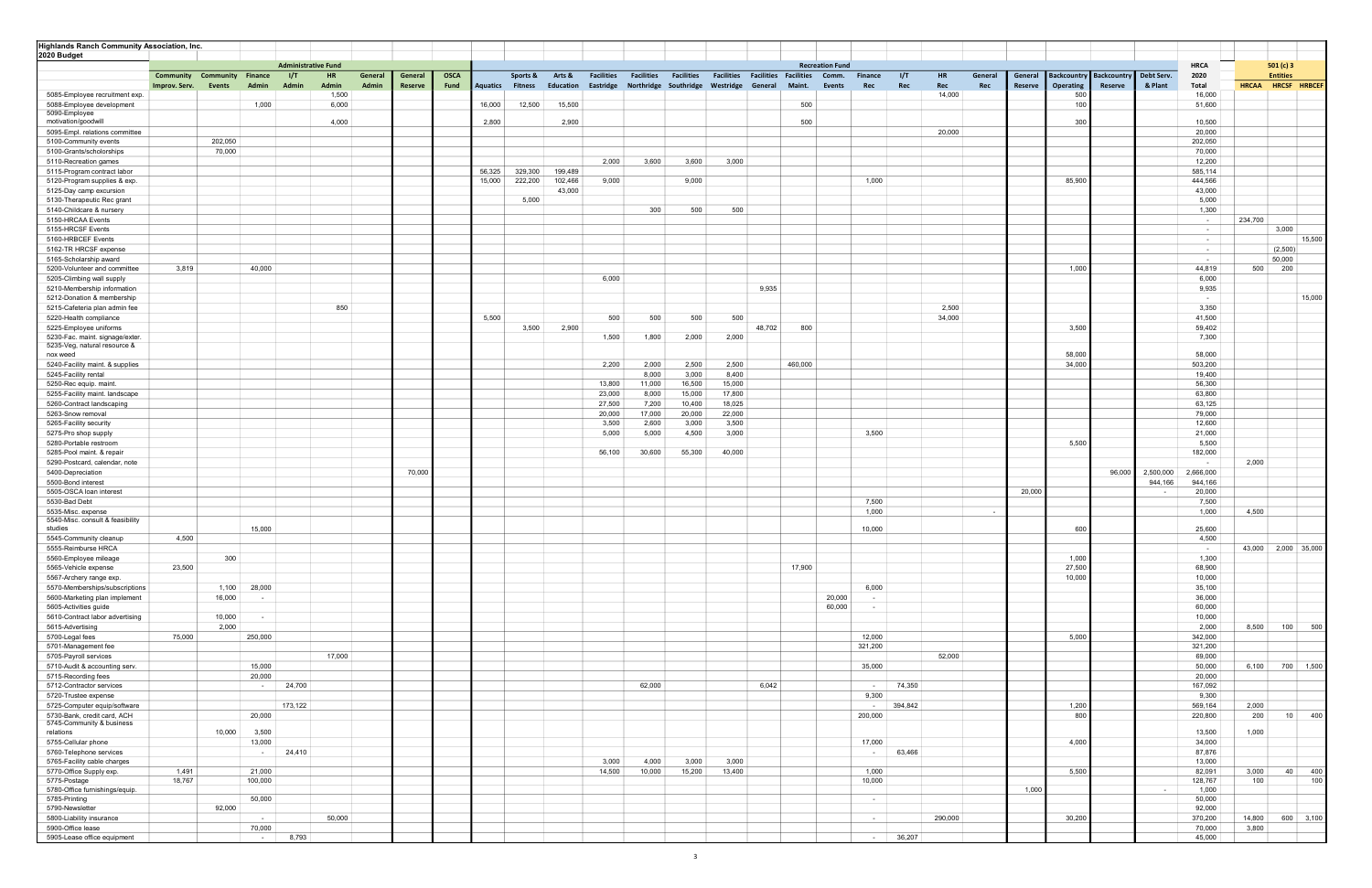| <b>Highlands Ranch Community Association, Inc.</b>     |                  |               |                |                            |                                         |            |                |                   |                 |                |                             |                                 |                     |                                 |                                                    |                   |                   |                        |                |                                                             |           |             |                         |                                    |         |                      |                          |                |                    |
|--------------------------------------------------------|------------------|---------------|----------------|----------------------------|-----------------------------------------|------------|----------------|-------------------|-----------------|----------------|-----------------------------|---------------------------------|---------------------|---------------------------------|----------------------------------------------------|-------------------|-------------------|------------------------|----------------|-------------------------------------------------------------|-----------|-------------|-------------------------|------------------------------------|---------|----------------------|--------------------------|----------------|--------------------|
| 2020 Budget                                            |                  |               |                |                            |                                         |            |                |                   |                 |                |                             |                                 |                     |                                 |                                                    |                   |                   |                        |                |                                                             |           |             |                         |                                    |         |                      |                          |                |                    |
|                                                        |                  |               |                | <b>Administrative Fund</b> |                                         |            |                |                   |                 |                |                             |                                 |                     |                                 |                                                    |                   |                   | <b>Recreation Fund</b> |                |                                                             |           |             |                         |                                    |         |                      | <b>HRCA</b>              |                | 501(c)3            |
|                                                        | <b>Community</b> | Community     | <b>Finance</b> | 1/T                        |                                         | General    | General        | <b>OSCA</b>       |                 | Sports &       | Arts &                      | <b>Facilities</b>               | <b>Facilities</b>   | <b>Facilities</b>               | <b>Facilities</b>                                  | <b>Facilities</b> | <b>Facilities</b> | Comm.                  | <b>Finance</b> | 1/T                                                         | <b>HR</b> | General     | General                 | Backcountry Backcountry Debt Serv. |         |                      | 2020                     |                | <b>Entities</b>    |
|                                                        | Improv. Serv.    | <b>Events</b> | Admin          |                            | Admin                                   | Admin      | <b>Reserve</b> | <b>Fund</b>       | <b>Aquatics</b> | <b>Fitness</b> | Education                   | Eastridge                       |                     | Northridge Southridge Westridge |                                                    | General           | Maint.            | <b>Events</b>          | Rec            | Rec                                                         | Rec       | Rec         | Reserve                 | Operating                          | Reserve | & Plant              | Total                    | <b>HRCAA</b>   | HRCSF HRBCEF       |
| 5910-Lease postage meter                               |                  |               | 4,500          |                            |                                         |            |                |                   |                 |                |                             |                                 |                     |                                 |                                                    |                   |                   |                        |                |                                                             |           |             |                         |                                    |         |                      | 4,500                    |                |                    |
| 5920-Facility gas                                      |                  |               |                |                            |                                         |            |                |                   |                 |                |                             | 43.416                          | 62,048              | 56,510                          | 43,399                                             |                   |                   |                        |                |                                                             |           |             |                         |                                    |         |                      | 205,373                  |                |                    |
| 5925-Facility electricity                              |                  |               | 6.478          |                            |                                         |            |                |                   |                 |                |                             | 134.001                         | 112,595             | 141,934                         | 71,385                                             |                   |                   |                        |                |                                                             |           |             |                         |                                    |         |                      | 466,393                  |                |                    |
| 5930-Facility water                                    |                  |               |                |                            |                                         |            |                |                   |                 |                |                             | 46,671                          | 16,929              | 31,550                          | 34,331                                             |                   |                   |                        |                |                                                             |           |             |                         |                                    |         |                      | 129,481                  |                |                    |
| 5935-Janitorial serv./supply                           |                  |               |                |                            |                                         |            |                |                   |                 |                |                             | 61,000                          | 44,000              | 61,000                          | 48,000                                             |                   |                   |                        |                |                                                             |           |             |                         |                                    |         |                      | 214,000                  |                |                    |
| 5940-HVAC - contract & maint.                          |                  |               |                |                            |                                         |            |                |                   |                 |                |                             |                                 |                     |                                 |                                                    |                   | 25,600            |                        |                |                                                             |           |             |                         |                                    |         |                      | 25,600                   |                |                    |
| 5955-Equipment expense                                 |                  |               | 3.000          |                            |                                         |            | 1,000          |                   |                 |                |                             |                                 |                     |                                 |                                                    |                   |                   |                        |                |                                                             |           |             | 15,000                  |                                    |         | $\sim$               | 19,000                   |                |                    |
| 6000-Certifications                                    |                  |               |                |                            |                                         |            |                |                   | 46,500          |                |                             |                                 |                     |                                 |                                                    |                   |                   |                        |                |                                                             |           |             |                         |                                    |         |                      | 46,500                   |                |                    |
| 6005-Senior programming                                |                  |               |                |                            |                                         |            |                |                   |                 |                |                             | 2,500                           |                     |                                 |                                                    |                   |                   |                        |                |                                                             |           |             |                         |                                    |         |                      | 2,500                    |                |                    |
| 6010-License & permit exp.                             |                  |               |                |                            |                                         |            |                |                   |                 |                |                             |                                 |                     |                                 |                                                    |                   |                   |                        |                |                                                             |           |             |                         | 1,300                              |         |                      | 1,300                    |                |                    |
| 6020-Grants and donations                              |                  |               |                |                            |                                         |            |                |                   |                 |                |                             |                                 |                     |                                 |                                                    |                   |                   |                        |                |                                                             |           |             |                         |                                    |         |                      | $\sim$                   | 20,000         | 8,000              |
| <b>Total Expenses</b>                                  | 127,077          |               |                |                            | 403,450 660,478 231,025 1,752,750       |            | 71.000         |                   |                 |                | 487.725 1.939.400 1.373.063 |                                 | 1.959.188 1.364.524 |                                 | 1.915.445 1.526.194                                |                   | 64.679 751.300    | 80.000                 |                | 634.500 568.865                                             | 4.452.880 |             | 36.00                   | 972,230                            | 96,000  | 3,444,166 24,911,939 |                          | 344,200        | 54,150 79,500      |
|                                                        |                  |               |                |                            |                                         |            |                |                   |                 |                |                             |                                 |                     |                                 |                                                    |                   |                   |                        |                |                                                             |           |             |                         |                                    |         |                      |                          |                |                    |
| <b>Transfers</b>                                       |                  |               |                |                            |                                         |            |                |                   |                 |                |                             |                                 |                     |                                 |                                                    |                   |                   |                        |                |                                                             |           |             |                         |                                    |         |                      |                          |                |                    |
| 9000-Transfers - Capital equipment                     |                  |               |                |                            |                                         | (41, 250)  |                |                   |                 |                |                             |                                 |                     |                                 |                                                    |                   |                   |                        |                |                                                             |           | (72, 250)   |                         |                                    |         | 113,500              | $\sim$                   |                |                    |
| Transfers - Capital improvement                        |                  |               |                |                            |                                         |            |                |                   |                 |                |                             |                                 |                     |                                 |                                                    |                   |                   |                        |                |                                                             |           | (625,000)   |                         |                                    |         | 625.000              | $\sim$                   |                |                    |
| 9005-Transfers - Reserve                               |                  |               |                |                            |                                         | (48, 33)   | 48.331         | (149, 500)        |                 |                |                             |                                 |                     |                                 |                                                    |                   |                   |                        |                |                                                             |           |             | $(2,669,600)$ 2,669,600 | (10,000)                           | 159,500 |                      | $\overline{\phantom{a}}$ |                |                    |
| 9010-Transfers - Bond Fund                             |                  |               |                |                            |                                         |            |                |                   |                 |                |                             |                                 |                     |                                 |                                                    |                   |                   |                        |                |                                                             |           | (1,600,000) |                         |                                    |         | 1,600,000            | $\sim$                   |                |                    |
| 9035-Transfers - Backcountry Fund                      |                  |               |                |                            |                                         |            |                |                   |                 |                |                             |                                 |                     |                                 |                                                    |                   |                   |                        |                |                                                             |           | (415.000)   |                         | 415,000                            |         |                      | $\sim$ $-$               |                |                    |
| <b>Total Transfers</b>                                 | <b>Service</b>   |               |                |                            |                                         | (89.58)    | 48.331         | (149.50)          | $\sim$ $-$      | the control    |                             |                                 |                     |                                 |                                                    |                   |                   |                        |                |                                                             |           | (5,381,850) | 2.669.60                | 405,00                             | 159,500 | 2,338,500            |                          | <b>Service</b> | the control of the |
| <b>Net Revenue (Expense)</b>                           | 65.167           |               |                |                            | $6,000$ (336,803) (231,025) (1,702,750) | 1,700,514  | (20.869)       | (22, 429)         | 218,730         | 912,600        |                             | 462,042 (1,780,188) (1,251,024) |                     |                                 | $(1.710.945)$ $(1.374.894)$ $(64.679)$ $(751.300)$ |                   |                   |                        |                | $(80,000)$ $(416,000)$ $(568,865)$ $(4,452,880)$ 12,501,967 |           |             | 2.633.600               | (4.330)                            | 63,500  | (895.666)            | 2.899.473                |                | $-$ 3,360 18,000   |
| Margin % of revenue                                    | 33.9%            | 1.5%          |                |                            |                                         |            |                |                   | 31.0%           | 32.0%          | 25.2%                       |                                 |                     |                                 |                                                    |                   |                   |                        |                |                                                             |           |             |                         |                                    |         |                      | 2,899,473                | $0.0\%$        | 5.8% 18.5%         |
| Admin/Rec % of expense                                 |                  |               |                |                            |                                         |            |                | 13.0%             |                 |                |                             |                                 |                     |                                 |                                                    |                   |                   |                        |                |                                                             |           |             |                         |                                    |         | 87.0%                |                          |                |                    |
| Admin/Rec Net Operating                                |                  |               |                |                            |                                         | (498, 897) | (20, 869)      | (22, 429)         |                 |                |                             |                                 |                     |                                 |                                                    |                   |                   |                        |                |                                                             |           | 1,644,564   | 2,633,600               | (4, 330)                           | 63,500  | (895, 666)           |                          |                |                    |
|                                                        |                  |               |                |                            |                                         |            |                |                   |                 |                |                             |                                 |                     |                                 |                                                    |                   |                   |                        |                |                                                             |           |             |                         |                                    |         |                      |                          |                |                    |
| Fund balance, begin of year - forecast                 |                  |               |                |                            |                                         | 872.735    | 650.882        | 5,162,852         |                 |                |                             |                                 |                     |                                 |                                                    |                   |                   |                        |                |                                                             |           | 1,235,000   | 2,358,419               | 157,891                            |         | 1,132,443 26,330,831 |                          |                |                    |
| Fund balance, end of year                              |                  |               |                |                            |                                         | 373,838    |                | 630,013 5,140,423 |                 |                |                             |                                 |                     |                                 |                                                    |                   |                   |                        |                |                                                             |           | 2,879,564   | 4,992,019               | 153,561                            |         | 1,195,943 25,435,165 |                          |                |                    |
|                                                        |                  |               |                |                            |                                         |            |                |                   |                 |                |                             |                                 |                     |                                 |                                                    |                   |                   |                        |                |                                                             |           |             |                         |                                    |         |                      |                          |                |                    |
| Minimum Balance - Per Fund Mgmt & Reserve Study Policy |                  |               |                |                            |                                         | 243,000    | 94.000         |                   |                 |                |                             |                                 |                     |                                 |                                                    |                   |                   |                        |                |                                                             |           |             | 1,235,000 2,437,000     | 62,000                             |         |                      |                          |                |                    |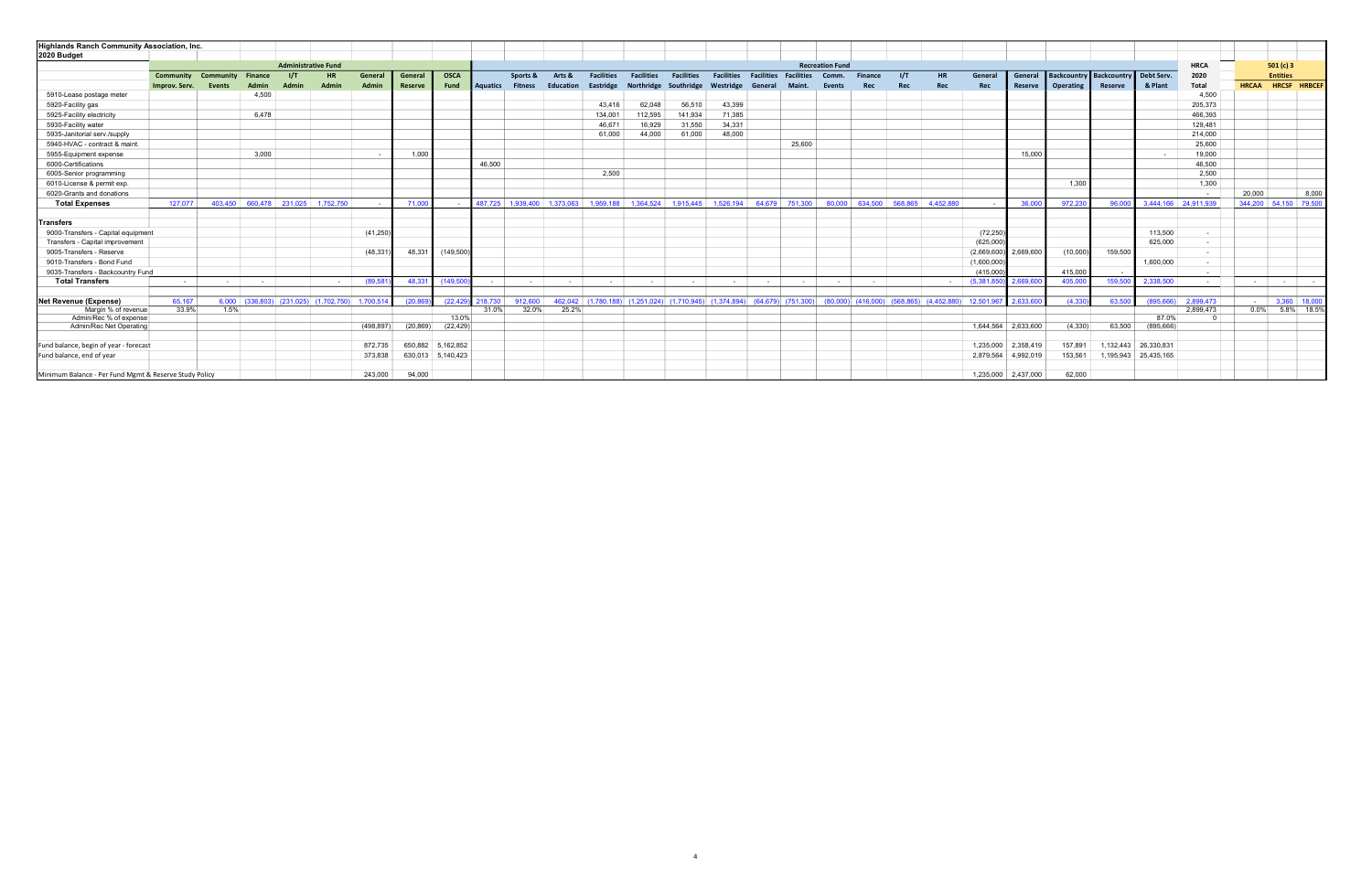| <b>Highlands Ranch Community Association, Inc.</b> |                                    |                 |                            |                 |         |             |                         |                                 |         |         |                                                   |         |                                                                         |                 |                |                          |                              |                  |           |                                    |         |                    |         |                       |        |
|----------------------------------------------------|------------------------------------|-----------------|----------------------------|-----------------|---------|-------------|-------------------------|---------------------------------|---------|---------|---------------------------------------------------|---------|-------------------------------------------------------------------------|-----------------|----------------|--------------------------|------------------------------|------------------|-----------|------------------------------------|---------|--------------------|---------|-----------------------|--------|
| 2020 Budget                                        |                                    |                 |                            |                 |         |             |                         |                                 |         |         |                                                   |         |                                                                         |                 |                |                          |                              |                  |           |                                    |         |                    |         |                       |        |
|                                                    |                                    |                 | <b>Administrative Fund</b> |                 |         |             |                         |                                 |         |         |                                                   |         | <b>Recreation Fund</b>                                                  |                 |                |                          |                              |                  |           |                                    |         | <b>HRCA</b>        |         | 501(c)3               |        |
|                                                    | <b>Community Community Finance</b> |                 | 1/T<br>HR                  | General         | General | <b>OSCA</b> |                         | Sports & Arts &                 |         |         |                                                   |         | Facilities Facilities Facilities Facilities Facilities Facilities Comm. |                 | <b>Finance</b> | I/T<br>HR                | General                      | General          |           | Backcountry Backcountry Debt Serv. |         | 2020               |         | <b>Entities</b>       |        |
|                                                    | Improv. Serv.                      | Admin<br>Events | Admin<br>Admin             | Admin           | Reserve | Fund        | <b>Aquatics</b> Fitness | Education                       |         |         | Eastridge Northridge Southridge Westridge General |         | Maint.                                                                  | <b>Events</b>   | Rec            | Rec<br>Rec               | Rec                          | Reserve          | Operating | Reserve                            | & Plant | Total              |         | HRCAA HRCSF HRBCEF    |        |
| <b>Revenues</b>                                    |                                    |                 |                            |                 |         |             |                         |                                 |         |         |                                                   |         |                                                                         |                 |                |                          |                              |                  |           |                                    |         |                    |         |                       |        |
| Homeowner assessments & fees                       |                                    |                 |                            |                 |         |             |                         |                                 |         |         |                                                   |         |                                                                         |                 |                |                          |                              |                  |           |                                    |         |                    |         |                       |        |
| (\$155.72 per quarter)                             |                                    | $\sim$          |                            |                 |         |             |                         |                                 |         |         |                                                   |         |                                                                         |                 |                |                          |                              |                  |           |                                    |         | $\sim$             |         |                       |        |
| 4000                                               |                                    |                 |                            | 1,213,709       |         |             |                         |                                 |         |         |                                                   |         |                                                                         |                 |                |                          | 17,721,503                   |                  |           |                                    |         | 18,935,212         |         |                       |        |
| 4005                                               |                                    |                 |                            | 154,600         |         |             |                         |                                 |         |         |                                                   |         |                                                                         |                 |                |                          |                              |                  |           |                                    |         | 154,600            |         |                       |        |
| 4015                                               |                                    |                 |                            | 1,000           |         |             |                         |                                 |         |         |                                                   |         |                                                                         |                 |                |                          |                              |                  |           |                                    |         | 1,000              |         |                       |        |
| 4020                                               |                                    |                 |                            | 20,000          |         |             |                         |                                 |         |         |                                                   |         |                                                                         |                 |                |                          |                              |                  |           |                                    |         | 20,000             |         |                       |        |
| 4025                                               |                                    |                 |                            | 360,000         |         |             |                         |                                 |         |         |                                                   |         |                                                                         |                 |                |                          |                              |                  |           |                                    |         | 360,000            |         |                       |        |
| 4030                                               |                                    |                 |                            | 1,600           |         |             |                         |                                 |         |         |                                                   |         |                                                                         |                 |                |                          |                              |                  |           |                                    |         | 1,600              |         |                       |        |
| 4035                                               |                                    |                 |                            | 17,686          |         |             |                         |                                 |         |         |                                                   |         |                                                                         |                 |                |                          | 162,314                      |                  |           |                                    |         | 180,000            |         |                       |        |
| Community improvement<br>services                  |                                    |                 |                            |                 |         |             |                         |                                 |         |         |                                                   |         |                                                                         |                 |                |                          |                              |                  |           |                                    |         | $\sim$             |         |                       |        |
| 4201                                               | 50,000                             |                 |                            |                 |         |             |                         |                                 |         |         |                                                   |         |                                                                         |                 |                |                          |                              |                  |           |                                    |         | 50,000             |         |                       |        |
| 4505                                               | 29,947                             |                 |                            |                 |         |             |                         |                                 |         |         |                                                   |         |                                                                         |                 |                |                          |                              |                  |           |                                    |         | 29,947             |         |                       |        |
| 4510                                               | 17,297                             |                 |                            |                 |         |             |                         |                                 |         |         |                                                   |         |                                                                         |                 |                |                          |                              |                  |           |                                    |         | 17,297             |         |                       |        |
| 4515                                               | 95,000                             |                 |                            |                 |         |             |                         |                                 |         |         |                                                   |         |                                                                         |                 |                |                          |                              |                  |           |                                    |         | 95,000             |         |                       |        |
| Program revenue                                    |                                    |                 |                            |                 |         |             |                         |                                 |         |         |                                                   |         |                                                                         |                 |                |                          |                              |                  |           |                                    |         | $\sim$ $-$         |         |                       |        |
| 4100                                               |                                    |                 |                            |                 |         |             |                         | 614,150   2,673,000   1,834,155 |         |         | 45,500                                            |         |                                                                         |                 |                |                          |                              |                  | 397,500   |                                    |         | 5,564,305          |         |                       |        |
| 4410                                               |                                    |                 |                            |                 |         |             |                         |                                 |         |         |                                                   |         |                                                                         |                 |                |                          |                              |                  |           |                                    |         | $\sim$ $-$         | 142,650 |                       |        |
| 4420                                               |                                    |                 |                            |                 |         |             |                         |                                 |         |         |                                                   |         |                                                                         |                 |                |                          |                              |                  |           |                                    |         | $\sim$ $-$         |         |                       | 52,500 |
| Non program revenue                                |                                    |                 |                            |                 |         |             |                         |                                 |         |         |                                                   |         |                                                                         |                 |                |                          |                              |                  |           |                                    |         | $\sim$ $-$         |         |                       |        |
| 4130                                               |                                    |                 |                            |                 |         |             |                         |                                 |         |         |                                                   |         |                                                                         |                 |                |                          |                              |                  | 82,000    |                                    |         | 82,000             |         |                       |        |
| 4135                                               |                                    |                 |                            |                 |         |             |                         |                                 |         |         |                                                   |         |                                                                         |                 |                |                          |                              |                  | 5,000     |                                    |         | 5,000              |         |                       |        |
| Grant, sponsorship, donation,                      |                                    |                 |                            |                 |         |             |                         |                                 |         |         |                                                   |         |                                                                         |                 |                |                          |                              |                  |           |                                    |         |                    |         |                       |        |
| fundraising                                        |                                    |                 |                            |                 |         |             |                         |                                 |         |         |                                                   |         |                                                                         |                 |                |                          |                              |                  |           |                                    |         | <b>CONTRACTOR</b>  |         |                       |        |
| 4110                                               |                                    |                 |                            |                 |         |             | 24,000                  |                                 |         |         |                                                   |         |                                                                         |                 |                |                          |                              |                  | 3,000     |                                    |         | 27,000             | 112,000 |                       |        |
| 4120                                               |                                    | 85,000          |                            |                 |         |             | 32,000                  |                                 |         |         |                                                   |         |                                                                         |                 |                |                          |                              |                  |           |                                    |         | 117,000            | 67,800  | 5,500                 |        |
| 4125                                               |                                    |                 |                            |                 |         |             |                         | 950                             |         |         |                                                   |         |                                                                         |                 |                |                          |                              |                  |           |                                    |         | 950                |         |                       |        |
| 4140                                               |                                    |                 |                            |                 |         |             |                         |                                 |         |         |                                                   |         |                                                                         |                 |                |                          |                              |                  | 8,000     |                                    |         | 8,000              |         | 21,000 52,000 45,000  |        |
| 4270                                               |                                    |                 |                            |                 |         |             |                         |                                 |         |         |                                                   |         |                                                                         |                 |                |                          |                              |                  |           |                                    |         | $\sim$             | 750     |                       |        |
| 4525                                               |                                    |                 |                            | 50,000          |         |             |                         |                                 |         |         |                                                   |         |                                                                         |                 |                |                          |                              |                  |           |                                    |         | 50,000             |         |                       |        |
| Facility operations                                |                                    |                 |                            |                 |         |             |                         |                                 |         |         |                                                   |         |                                                                         |                 |                |                          |                              |                  |           |                                    |         | $\sim$ $-$         |         |                       |        |
| 4200                                               |                                    |                 |                            |                 |         |             |                         |                                 |         | 8,500   | 18,500                                            | 15,000  |                                                                         |                 |                |                          |                              |                  |           |                                    |         | 42,000             |         |                       |        |
| 4205                                               |                                    |                 |                            |                 |         |             |                         |                                 | 66,000  | 55,000  | 72,000                                            | 30,000  |                                                                         |                 |                |                          |                              |                  |           |                                    |         | 223,000            |         |                       |        |
| 4210                                               |                                    |                 |                            |                 |         |             |                         |                                 | 2,000   |         |                                                   |         |                                                                         |                 |                |                          |                              |                  |           |                                    |         | 2,000              |         |                       |        |
| 4215                                               |                                    |                 |                            |                 |         |             |                         |                                 | 7,500   | 6,000   | 10,500                                            | 6,000   |                                                                         |                 |                |                          |                              |                  |           |                                    |         | 30,000             |         |                       |        |
| 4225                                               |                                    |                 |                            |                 |         |             |                         |                                 | 13,000  | 6,000   | 7,000                                             | 5,300   |                                                                         |                 |                |                          |                              |                  |           |                                    |         | 31,300             |         |                       |        |
| 4230                                               |                                    |                 |                            |                 |         |             |                         |                                 | 65,000  |         |                                                   |         |                                                                         |                 |                |                          |                              |                  |           |                                    |         | 65,000             |         |                       |        |
| 4235                                               |                                    |                 |                            |                 |         |             |                         |                                 |         |         |                                                   |         |                                                                         |                 | 41,000         |                          |                              |                  |           |                                    |         | 41,000             |         |                       |        |
| 4240                                               |                                    |                 |                            |                 |         |             |                         |                                 |         |         |                                                   |         |                                                                         |                 | 92,000         |                          |                              |                  |           |                                    |         | 92,000             |         |                       |        |
| 4245                                               |                                    |                 |                            |                 |         |             | 92,305 123,000          |                                 | 25,500  | 38,000  | 51,000                                            | 95,000  |                                                                         |                 | 72,000         |                          |                              |                  |           |                                    |         | 496,805            |         |                       |        |
| Community events                                   |                                    |                 |                            |                 |         |             |                         |                                 |         |         |                                                   |         |                                                                         |                 |                |                          |                              |                  |           |                                    |         | $\sim 10^{-1}$     |         |                       |        |
| 4400                                               |                                    | 292,450         |                            |                 |         |             |                         |                                 |         |         |                                                   |         |                                                                         |                 |                |                          |                              |                  |           |                                    |         | 292,450            |         |                       |        |
| Advertising                                        |                                    |                 |                            |                 |         |             |                         |                                 |         |         |                                                   |         |                                                                         |                 |                |                          |                              |                  |           |                                    |         | $\sim$ $-$         |         |                       |        |
| 4520                                               |                                    | 32,000          |                            |                 |         |             |                         |                                 |         |         |                                                   |         |                                                                         |                 |                |                          |                              |                  |           |                                    |         | 32,000             |         |                       |        |
| Other revenue                                      |                                    |                 |                            |                 |         |             |                         |                                 |         |         |                                                   |         |                                                                         |                 |                |                          |                              |                  |           |                                    |         | $\sim$ $-$         |         |                       |        |
| 4235                                               |                                    |                 |                            |                 |         |             |                         |                                 |         |         |                                                   |         |                                                                         |                 |                |                          |                              |                  |           |                                    |         | $\sim 10^{-1}$     |         |                       |        |
| 4240                                               |                                    |                 |                            |                 |         |             |                         |                                 |         |         |                                                   |         |                                                                         |                 |                |                          |                              |                  |           |                                    |         | $\sim 100$         |         |                       |        |
| 4250                                               |                                    |                 |                            |                 |         |             |                         |                                 |         |         |                                                   |         |                                                                         |                 |                |                          |                              |                  | 8,800     |                                    |         | 8,800              |         |                       |        |
| 4260                                               |                                    |                 |                            |                 |         |             |                         |                                 |         |         |                                                   |         |                                                                         |                 |                |                          |                              |                  | 15,000    |                                    |         | 15,000             |         |                       |        |
| 4527                                               |                                    | 1,500           |                            |                 |         |             |                         |                                 |         |         |                                                   |         |                                                                         |                 |                |                          |                              |                  | 35,000    |                                    |         | 36,500             |         |                       |        |
| 4530                                               |                                    | (9,025)         |                            |                 |         |             |                         |                                 |         |         |                                                   |         |                                                                         |                 | 7,000          |                          |                              |                  |           |                                    |         | (2,025)<br>8,500   |         |                       |        |
| 4545<br>Mgmt Fee (legal, post, print)              |                                    |                 |                            |                 |         |             |                         |                                 |         |         |                                                   |         |                                                                         |                 |                |                          |                              |                  | 8,500     |                                    |         |                    |         |                       |        |
|                                                    |                                    | 321,200         |                            |                 |         |             |                         |                                 |         |         |                                                   |         |                                                                         |                 |                |                          |                              |                  |           |                                    |         | $\sim$<br>321,200  |         |                       |        |
| 4202                                               |                                    |                 |                            |                 |         |             |                         |                                 |         |         |                                                   |         |                                                                         |                 |                |                          |                              |                  |           |                                    |         | $\sim$ 100 $\pm$   |         |                       |        |
| Interest revenue                                   |                                    |                 |                            | 20,000          |         |             |                         |                                 |         |         |                                                   |         |                                                                         |                 |                |                          |                              |                  |           |                                    |         | 20,000             |         |                       |        |
| 4010<br>4555                                       |                                    | 10,000          |                            | 1,500           | 1,800   | 127,071     |                         |                                 |         |         |                                                   |         |                                                                         |                 | 6,500          |                          |                              |                  | 100       |                                    | 210,000 | 356,971            |         | 10                    |        |
| <b>Total revenues</b>                              | 192,244                            | 409,450 323,675 | <b>Contract Contract</b>   | 50,000 1,790,09 | 1,800   | 127,071     |                         | 706,455 2,852,000 1,835,105     | 179,000 | 113,500 | 204,500                                           | 151,300 | <b>Contract</b>                                                         | <b>Contract</b> | 218,500        | <b>Contract Contract</b> | 17,883,81<br><b>Contract</b> | $\sim$ 100 $\pm$ | 562,900   |                                    |         | 210,000 27,811,412 |         | 344,200 57,510 97,500 |        |
|                                                    |                                    |                 |                            |                 |         |             |                         |                                 |         |         |                                                   |         |                                                                         |                 |                |                          |                              |                  |           |                                    |         |                    |         |                       |        |
| <b>Expenses</b>                                    |                                    |                 |                            |                 |         |             |                         |                                 |         |         |                                                   |         |                                                                         |                 |                |                          |                              |                  |           |                                    |         |                    |         |                       |        |
| Salaries                                           |                                    |                 |                            |                 |         |             |                         |                                 |         |         |                                                   |         |                                                                         |                 |                |                          |                              |                  |           |                                    |         | $\sim$ $-$         |         |                       |        |
| 5000                                               |                                    |                 | 2,303,000                  |                 |         |             |                         |                                 |         |         |                                                   |         |                                                                         |                 |                |                          |                              |                  |           |                                    |         | 2,303,000          |         |                       |        |
| 5002                                               |                                    |                 |                            | (1,042,000)     |         |             |                         |                                 |         |         |                                                   |         |                                                                         |                 |                |                          |                              |                  |           |                                    |         | (1,042,000)        |         |                       |        |
| 5010                                               |                                    |                 |                            |                 |         |             |                         |                                 |         |         |                                                   |         |                                                                         |                 |                |                          |                              |                  | 5,300     |                                    |         | 5,300              |         |                       |        |
| 5012                                               |                                    |                 |                            |                 |         |             |                         |                                 |         |         |                                                   |         |                                                                         |                 |                |                          |                              |                  | 390,000   |                                    |         | 390,000            |         |                       |        |
| 5013                                               |                                    |                 |                            |                 |         |             |                         |                                 |         |         |                                                   |         |                                                                         |                 |                |                          |                              |                  | 32,000    |                                    |         | 32,000             |         |                       |        |
| 5015                                               |                                    |                 |                            |                 |         |             |                         | 315,000 1,217,900 975,990       |         |         | 19,000                                            |         |                                                                         |                 |                |                          |                              |                  | 108,500   |                                    |         | 2,636,390          |         |                       |        |
| 5018                                               |                                    |                 |                            |                 |         |             |                         |                                 |         |         |                                                   |         |                                                                         |                 |                | 678,000                  |                              |                  |           |                                    |         | 678,000            |         |                       |        |
| 5020                                               |                                    |                 |                            |                 |         |             |                         |                                 | 415,000 | 267,000 | 295,000                                           | 257,700 |                                                                         |                 |                |                          |                              |                  |           |                                    |         | 1,234,700          |         |                       |        |
| 5023                                               |                                    |                 |                            |                 |         |             |                         |                                 | 264,500 | 247,000 | 382,300                                           | 325,000 |                                                                         |                 |                |                          |                              |                  |           |                                    |         | 1,218,800          |         |                       |        |
| 5030                                               |                                    |                 |                            |                 |         |             |                         |                                 |         |         |                                                   |         | 246,000                                                                 |                 |                |                          |                              |                  |           |                                    |         | 246,000            |         |                       |        |
| 5032                                               |                                    |                 |                            |                 |         |             |                         |                                 | 177,000 | 80,000  | 187,500                                           | 158,500 |                                                                         |                 |                |                          |                              |                  |           |                                    |         | 603,000            |         |                       |        |
| 5033                                               |                                    |                 |                            |                 |         |             |                         |                                 |         | 22,000  | 24,500                                            | 22,700  |                                                                         |                 |                |                          |                              |                  |           |                                    |         | 69,200             |         |                       |        |
| 5035                                               |                                    |                 |                            |                 |         |             |                         | 30,818                          |         |         |                                                   |         |                                                                         |                 |                |                          |                              |                  |           |                                    |         | 30,818             |         |                       |        |
| 5038                                               |                                    |                 |                            |                 |         |             |                         |                                 | 627,500 | 339,352 | 551,351                                           | 390,054 |                                                                         |                 |                |                          |                              |                  |           |                                    |         | 1,908,257          |         |                       |        |
| 5040                                               |                                    |                 |                            |                 |         |             |                         |                                 |         |         |                                                   | 19,500  |                                                                         |                 |                |                          |                              |                  |           |                                    |         | 19,500             |         |                       |        |
| 5043                                               |                                    |                 |                            |                 |         |             | 149,000                 |                                 |         |         |                                                   |         |                                                                         |                 |                |                          |                              |                  |           |                                    |         | 149,000            |         |                       |        |
|                                                    |                                    |                 |                            |                 |         |             |                         |                                 |         |         |                                                   |         |                                                                         |                 |                |                          |                              |                  |           |                                    |         |                    |         |                       |        |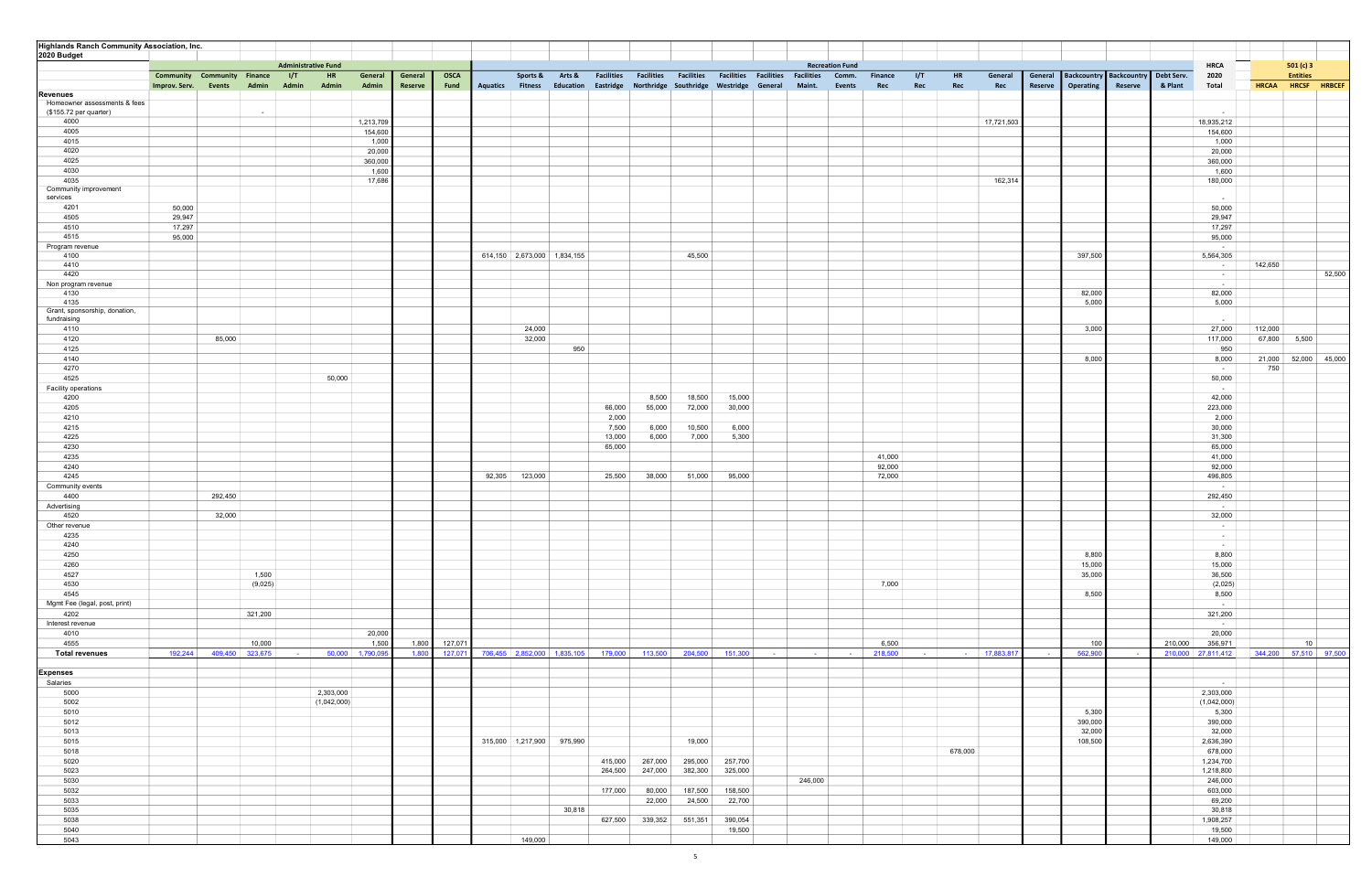| <b>Highlands Ranch Community Association, Inc.</b> |                                    |                                                           |         |             |                  |                         |           |                   |                   |                   |                                                   |        |                                 |                |                         |         |         |                          |                           |                                   |       |                            |
|----------------------------------------------------|------------------------------------|-----------------------------------------------------------|---------|-------------|------------------|-------------------------|-----------|-------------------|-------------------|-------------------|---------------------------------------------------|--------|---------------------------------|----------------|-------------------------|---------|---------|--------------------------|---------------------------|-----------------------------------|-------|----------------------------|
| 2020 Budget                                        |                                    |                                                           |         |             |                  |                         |           |                   |                   |                   |                                                   |        |                                 |                |                         |         |         |                          |                           |                                   |       |                            |
|                                                    | <b>Community Community Finance</b> | <b>Administrative Fund</b><br>1/T<br><b>HR</b><br>General | General | <b>OSCA</b> |                  | Sports &                | Arts &    | <b>Facilities</b> | <b>Facilities</b> | <b>Facilities</b> | <b>Facilities Facilities Facilities</b>           |        | <b>Recreation Fund</b><br>Comm. | <b>Finance</b> | <b>I/T</b><br><b>HR</b> | General | General |                          | Backcountry   Backcountry | <b>HRCA</b><br>Debt Serv.<br>2020 |       | 501(c)3<br><b>Entities</b> |
|                                                    | Events<br>Admin<br>Improv. Serv.   | Admin<br>Admin<br>Admin                                   | Reserve | Fund        |                  | <b>Aquatics Fitness</b> | Education |                   |                   |                   | Eastridge Northridge Southridge Westridge General |        | Maint.<br><b>Events</b>         | Rec            | Rec<br>Rec              | Rec     | Reserve | Operating                | Reserve                   | & Plant<br>Total                  |       | HRCAA HRCSF HRBCEF         |
| 5045                                               |                                    | 17,000                                                    |         |             |                  |                         |           |                   |                   |                   |                                                   |        |                                 |                | 32,000                  |         |         | 2,400                    |                           | 51,400                            |       |                            |
| 5048                                               |                                    |                                                           |         |             |                  |                         |           |                   |                   | 800               | 3,000                                             |        |                                 |                |                         |         |         |                          |                           | 3,800                             |       |                            |
| 5055<br>5058                                       |                                    | $\sim$ $-$                                                |         |             |                  |                         |           |                   |                   |                   |                                                   |        |                                 |                | 1,042,000<br>$\sim$     |         |         |                          |                           | 1,042,000<br>$\sim$               |       |                            |
| 5063                                               |                                    | $\sim$                                                    |         |             |                  |                         |           |                   |                   |                   |                                                   |        |                                 |                | $\sim$ $ \sim$          |         |         | $\sim$                   |                           | $\sim$                            |       |                            |
| 5078                                               |                                    | $\sim 100$                                                |         |             |                  |                         |           |                   |                   |                   |                                                   |        |                                 |                | $\sim$ 100 $\mu$        |         |         | $\overline{\phantom{a}}$ |                           | $\sim$ $-$                        |       |                            |
| 5225                                               |                                    |                                                           |         |             |                  |                         |           |                   |                   |                   |                                                   |        |                                 |                |                         |         |         |                          |                           | $\sim$ $-$                        |       |                            |
| 5560<br>Payroll Taxes                              | 300                                |                                                           |         |             |                  |                         |           |                   |                   |                   |                                                   |        |                                 |                |                         |         |         | 1,000                    |                           | 1,300<br>$\sim$                   |       |                            |
| 5058                                               |                                    | 94,000                                                    |         |             |                  |                         |           |                   |                   |                   |                                                   |        |                                 |                | 714,000                 |         |         |                          |                           | 808,000                           |       |                            |
| 5063<br><b>Retirement Benefits</b>                 |                                    | 4,000                                                     |         |             |                  |                         |           |                   |                   |                   |                                                   |        |                                 |                | 65,000                  |         |         | 36,130                   |                           | 105,130<br>$\sim$ $-$             |       |                            |
| 5078                                               |                                    | 56,000                                                    |         |             |                  |                         |           |                   |                   |                   |                                                   |        |                                 |                | 241,000                 |         |         | 16,000                   |                           | 313,000                           |       |                            |
| Medical Insurance                                  |                                    |                                                           |         |             |                  |                         |           |                   |                   |                   |                                                   |        |                                 |                |                         |         |         |                          |                           | $\sim$ $-$                        |       |                            |
| 5060<br>5068                                       |                                    | 4,000<br>219,400                                          |         |             |                  |                         |           |                   |                   |                   |                                                   |        |                                 |                | 71,000<br>1,102,380     |         |         | 95,000                   |                           | 75,000<br>1,416,780               |       |                            |
| 5070                                               |                                    | 7,000                                                     |         |             |                  |                         |           |                   |                   |                   |                                                   |        |                                 |                | 41,000                  |         |         | 3,000                    |                           | 51,000                            |       |                            |
| 5073                                               |                                    | 11,000                                                    |         |             |                  |                         |           |                   |                   |                   |                                                   |        |                                 |                | 54,000                  |         |         | 4,500                    |                           | 69,500                            |       |                            |
| 5083                                               |                                    |                                                           |         |             |                  |                         |           |                   |                   |                   |                                                   |        |                                 |                |                         |         |         | 500                      |                           | 500                               |       |                            |
| Staff training & certification                     |                                    |                                                           |         |             |                  |                         |           |                   |                   |                   |                                                   |        |                                 |                |                         |         |         |                          |                           | $\sim$ $-$                        |       |                            |
| 5050<br>6000                                       |                                    |                                                           |         |             | 30,600<br>46,500 |                         |           |                   |                   |                   |                                                   |        |                                 |                |                         |         |         | 3,000                    |                           | 33,600<br>46,500                  |       |                            |
| Health compliance                                  |                                    |                                                           |         |             |                  |                         |           |                   |                   |                   |                                                   |        |                                 |                |                         |         |         |                          |                           | $\sim$ $-$                        |       |                            |
| 5220                                               |                                    |                                                           |         |             | 5,500            |                         |           | 500               | 500               | 500               | 500                                               |        |                                 |                | 34,000                  |         |         |                          |                           | 41,500                            |       |                            |
| Employee development &<br>motivation               |                                    |                                                           |         |             |                  |                         |           |                   |                   |                   |                                                   |        |                                 |                |                         |         |         |                          |                           | $\sim$                            |       |                            |
| 5088                                               | 1,000                              | 6,000                                                     |         |             | 16,000           | 12,500                  | 15,500    |                   |                   |                   |                                                   |        | 500                             |                |                         |         |         | 100                      |                           | 51,600                            |       |                            |
| 5090                                               |                                    | 4,000                                                     |         |             | 2,800            |                         | 2,900     |                   |                   |                   |                                                   |        | 500                             |                |                         |         |         | 300                      |                           | 10,500                            |       |                            |
| 5095                                               |                                    |                                                           |         |             |                  |                         |           |                   |                   |                   |                                                   |        |                                 |                | 20,000                  |         |         |                          |                           | 20,000                            |       |                            |
| Volunteer & committee expense                      |                                    |                                                           |         |             |                  |                         |           |                   |                   |                   |                                                   |        |                                 |                |                         |         |         |                          |                           | $\sim 10^{-1}$                    |       |                            |
| 5200<br>Facility operations                        | 3,819<br>40,000                    |                                                           |         |             |                  |                         |           |                   |                   |                   |                                                   |        |                                 |                |                         |         |         | 1,000                    |                           | 44,819<br>$\sim$ 100 $\mu$        | 500   | 200                        |
| 5205                                               |                                    |                                                           |         |             |                  |                         |           | 6,000             |                   |                   |                                                   |        |                                 |                |                         |         |         |                          |                           | 6,000                             |       |                            |
| 5210                                               |                                    |                                                           |         |             |                  |                         |           |                   |                   |                   |                                                   | 9,935  |                                 |                |                         |         |         |                          |                           | 9,935                             |       |                            |
| 5225                                               |                                    |                                                           |         |             |                  | 3,500                   | 2,900     |                   |                   |                   |                                                   | 48,702 | 800                             |                |                         |         |         | 3,500                    |                           | 59,402                            |       |                            |
| 5230<br>5235                                       |                                    |                                                           |         |             |                  |                         |           | 1,500             | 1,800             | 2,000             | 2,000                                             |        |                                 |                |                         |         |         | 58,000                   |                           | 7,300<br>58,000                   |       |                            |
| 5240                                               |                                    |                                                           |         |             |                  |                         |           | 2,200             | 2,000             | 2,500             | 2,500                                             |        | 460,000                         |                |                         |         |         | 34,000                   |                           | 503,200                           |       |                            |
| 5245                                               |                                    |                                                           |         |             |                  |                         |           |                   | 8,000             | 3,000             | 8,400                                             |        |                                 |                |                         |         |         |                          |                           | 19,400                            |       |                            |
| 5250                                               |                                    |                                                           |         |             |                  |                         |           | 13,800            | 11,000            | 16,500            | 15,000                                            |        |                                 |                |                         |         |         |                          |                           | 56,300                            |       |                            |
| 5265                                               |                                    |                                                           |         |             |                  |                         |           | 3,500             | 2,600             | 3,000             | 3,500                                             |        |                                 |                |                         |         |         |                          |                           | 12,600                            |       |                            |
| 5275<br>5280                                       |                                    |                                                           |         |             |                  |                         |           | 5,000             | 5,000             | 4,500             | 3,000                                             |        |                                 | 3,500          |                         |         |         | 5,500                    |                           | 21,000<br>5,500                   |       |                            |
| 5285                                               |                                    |                                                           |         |             |                  |                         |           | 56,100            | 30,600            | 55,300            | 40,000                                            |        |                                 |                |                         |         |         |                          |                           | 182,000                           |       |                            |
| 5567                                               |                                    |                                                           |         |             |                  |                         |           |                   |                   |                   |                                                   |        |                                 |                |                         |         |         | 10,000                   |                           | 10,000                            |       |                            |
| 5765                                               |                                    |                                                           |         |             |                  |                         |           | 3,000             | 4,000             | 3,000             | 3,000                                             |        |                                 |                |                         |         |         |                          |                           | 13,000                            |       |                            |
| 5780<br>5955                                       | 3,000                              |                                                           | 1,000   |             |                  |                         |           |                   |                   |                   |                                                   |        |                                 |                |                         |         | 15,000  |                          |                           | $\sim$<br>19,000                  |       |                            |
| <b>Utilities</b>                                   |                                    |                                                           |         |             |                  |                         |           |                   |                   |                   |                                                   |        |                                 |                |                         |         |         |                          |                           | $\sim$ $-$                        |       |                            |
| 5920                                               |                                    |                                                           |         |             |                  |                         |           | 43,416            | 62,048            | 56,510            | 43,399                                            |        |                                 |                |                         |         |         |                          |                           | 205,373                           |       |                            |
| 5925                                               | 6,478                              |                                                           |         |             |                  |                         |           | 134,001           | 112,595           | 141,934           | 71,385                                            |        |                                 |                |                         |         |         |                          |                           | 466,393                           |       |                            |
| 5930<br>Janitorial services & supplies             |                                    |                                                           |         |             |                  |                         |           | 46,671            | 16,929            | 31,550            | 34,331                                            |        |                                 |                |                         |         |         |                          |                           | 129,481<br>$\sim$                 |       |                            |
| 5935                                               |                                    |                                                           |         |             |                  |                         |           | 61,000            | 44,000            | 61,000            | 48,000                                            |        |                                 |                |                         |         |         |                          |                           | 214,000                           |       |                            |
| Landscaping & snow removal                         |                                    |                                                           |         |             |                  |                         |           |                   |                   |                   |                                                   |        |                                 |                |                         |         |         |                          |                           | $\sim$ $-$                        |       |                            |
| 5255                                               |                                    |                                                           |         |             |                  |                         |           | 23,000            | 8,000             | 15,000            | 17,800                                            |        |                                 |                |                         |         |         |                          |                           | 63,800                            |       |                            |
| 5260                                               |                                    |                                                           |         |             |                  |                         |           | 27,500            | 7,200             | 10,400            | 18,025                                            |        |                                 |                |                         |         |         |                          |                           | 63,125                            |       |                            |
| 5263<br>Professional services                      |                                    |                                                           |         |             |                  |                         |           | 20,000            | 17,000            | 20,000            | 22,000                                            |        |                                 |                |                         |         |         |                          |                           | 79,000<br>$\sim 10^{-1}$          |       |                            |
| 5085                                               |                                    | 1,500                                                     |         |             |                  |                         |           |                   |                   |                   |                                                   |        |                                 |                | 14,000                  |         |         | 500                      |                           | 16,000                            |       |                            |
| 5215                                               |                                    | 850                                                       |         |             |                  |                         |           |                   |                   |                   |                                                   |        |                                 |                | 2,500                   |         |         |                          |                           | 3,350                             |       |                            |
| 5240                                               | 15,000                             |                                                           |         |             |                  |                         |           |                   |                   |                   |                                                   |        |                                 | 10,000         |                         |         |         | 600                      |                           | 25,600                            |       |                            |
| 5705                                               |                                    | 17,000                                                    |         |             |                  |                         |           |                   |                   |                   |                                                   |        |                                 |                | 52,000                  |         |         |                          |                           | 69,000                            |       |                            |
| Legal fees<br>5700                                 | 250,000<br>75,000                  |                                                           |         |             |                  |                         |           |                   |                   |                   |                                                   |        |                                 | 12,000         |                         |         |         | 5,000                    |                           | $\sim$ $-$<br>342,000             |       |                            |
| Audit and accounting services                      |                                    |                                                           |         |             |                  |                         |           |                   |                   |                   |                                                   |        |                                 |                |                         |         |         |                          |                           | $\sim$                            |       |                            |
| 5710                                               | 15,000                             |                                                           |         |             |                  |                         |           |                   |                   |                   |                                                   |        |                                 | 35,000         |                         |         |         |                          |                           | 50,000                            | 6,100 | 700 1,500                  |
| Contract services                                  |                                    |                                                           |         |             |                  |                         |           |                   |                   |                   |                                                   |        |                                 |                |                         |         |         |                          |                           | $\sim$                            |       |                            |
| 5712<br>5940                                       |                                    | 24,700                                                    |         |             |                  |                         |           |                   | 62,000            |                   |                                                   | 6,042  | 25,600                          |                | 74,350                  |         |         |                          |                           | 192,692                           |       |                            |
| Advertising                                        |                                    |                                                           |         |             |                  |                         |           |                   |                   |                   |                                                   |        |                                 |                |                         |         |         |                          |                           | $\sim$<br>$\sim$ 100 $\mu$        |       |                            |
| 5610                                               | 10,000                             |                                                           |         |             |                  |                         |           |                   |                   |                   |                                                   |        |                                 |                |                         |         |         |                          |                           | 10,000                            |       |                            |
| 5615                                               | 2,000                              |                                                           |         |             |                  |                         |           |                   |                   |                   |                                                   |        |                                 |                |                         |         |         |                          |                           | 2,000                             | 8,500 | 100<br>500                 |
| Marketing plan implementation                      |                                    |                                                           |         |             |                  |                         |           |                   |                   |                   |                                                   |        |                                 |                |                         |         |         |                          |                           | $\sim$ $-$                        |       |                            |
| 5600                                               | 16,000                             |                                                           |         |             |                  |                         |           |                   |                   |                   |                                                   |        | 20,000                          |                |                         |         |         |                          |                           | 36,000                            |       |                            |
| Newsletter expense<br>5790                         | 92,000                             |                                                           |         |             |                  |                         |           |                   |                   |                   |                                                   |        |                                 |                |                         |         |         |                          |                           | $\sim$ $-$<br>92,000              |       |                            |
|                                                    |                                    |                                                           |         |             |                  |                         |           |                   |                   |                   |                                                   |        |                                 |                |                         |         |         |                          |                           |                                   |       |                            |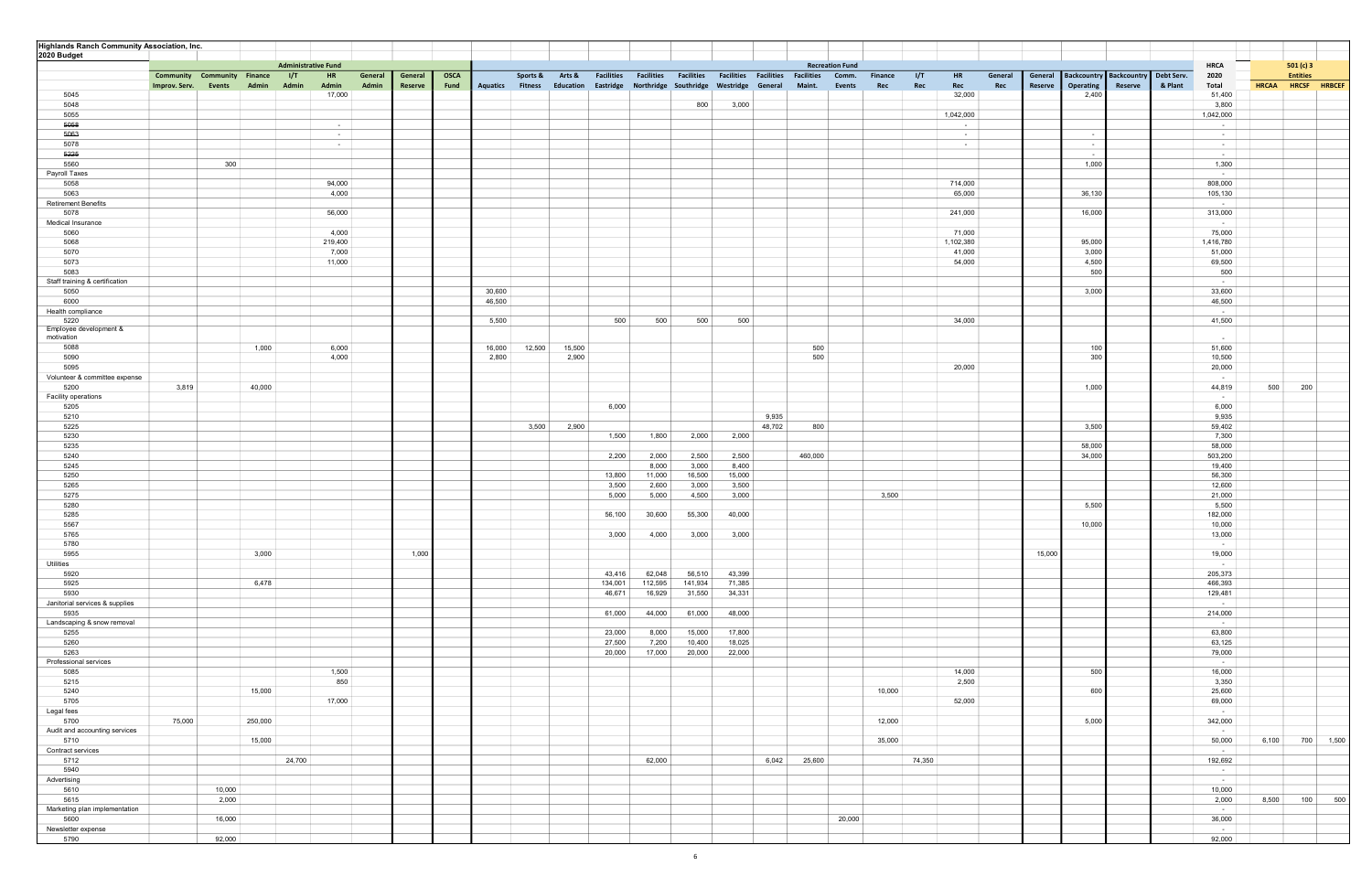| <b>Highlands Ranch Community Association, Inc.</b> |               |                                    |            |                            |            |         |             |        |                         |                 |        |        |                                                   |        |                                                                                                                     |                        |                |              |           |                    |                          |                                    |                      |                            |              |                       |
|----------------------------------------------------|---------------|------------------------------------|------------|----------------------------|------------|---------|-------------|--------|-------------------------|-----------------|--------|--------|---------------------------------------------------|--------|---------------------------------------------------------------------------------------------------------------------|------------------------|----------------|--------------|-----------|--------------------|--------------------------|------------------------------------|----------------------|----------------------------|--------------|-----------------------|
| 2020 Budget                                        |               |                                    |            |                            |            |         |             |        |                         |                 |        |        |                                                   |        |                                                                                                                     |                        |                |              |           |                    |                          |                                    |                      |                            |              |                       |
|                                                    |               |                                    |            | <b>Administrative Fund</b> |            |         |             |        |                         |                 |        |        |                                                   |        |                                                                                                                     | <b>Recreation Fund</b> |                |              |           |                    |                          |                                    |                      | <b>HRCA</b>                |              | 501(c)3               |
|                                                    |               | <b>Community Community Finance</b> | <b>I/T</b> | HR                         | General    | General | <b>OSCA</b> |        |                         | Sports & Arts & |        |        |                                                   |        | Facilities Facilities Facilities Facilities Facilities Facilities Comm.                                             |                        | <b>Finance</b> | I/T          | <b>HR</b> | General<br>General |                          | Backcountry Backcountry Debt Serv. |                      | 2020                       |              | <b>Entities</b>       |
|                                                    | Improv. Serv. | Admin<br>Events                    | Admin      | Admin                      | Admin      | Reserve | Fund        |        | <b>Aquatics Fitness</b> | Education       |        |        | Eastridge Northridge Southridge Westridge General |        | Maint.                                                                                                              | Events                 | Rec            | Rec          | Rec       | Reserve<br>Rec     | Operating                | Reserve                            | & Plant              | Total                      | <b>HRCAA</b> | HRCSF HRBCEF          |
| Activities guide expense                           |               |                                    |            |                            |            |         |             |        |                         |                 |        |        |                                                   |        |                                                                                                                     | 60,000                 |                |              |           |                    |                          |                                    |                      | $\sim$                     |              |                       |
| 5605<br>Computer equip, software,                  |               |                                    |            |                            |            |         |             |        |                         |                 |        |        |                                                   |        |                                                                                                                     |                        |                |              |           |                    |                          |                                    |                      | 60,000                     |              |                       |
| support                                            |               |                                    |            |                            |            |         |             |        |                         |                 |        |        |                                                   |        |                                                                                                                     |                        |                |              |           |                    |                          |                                    |                      |                            |              |                       |
| 5725                                               |               |                                    | 173,122    |                            |            |         |             |        |                         |                 |        |        |                                                   |        |                                                                                                                     |                        |                | 394,842      |           |                    | 1,200                    |                                    |                      | 569,164                    | 2,000        |                       |
| Office expenses                                    |               |                                    |            |                            | $\sim$ $-$ | $\sim$  |             |        |                         |                 |        |        |                                                   |        |                                                                                                                     |                        |                |              |           |                    |                          |                                    |                      | $\sim$                     |              |                       |
| 5770                                               | 1,491         | 21,000                             | 8,793      |                            |            |         |             |        |                         |                 | 14,500 | 10,000 | 15,200                                            | 13,400 |                                                                                                                     |                        |                | 1,000 36,207 |           |                    | 5,500                    |                                    |                      | 127,091                    | 3,000        | 40<br>400             |
| 5780<br>Postage                                    |               |                                    |            |                            |            |         |             |        |                         |                 |        |        |                                                   |        |                                                                                                                     |                        |                |              |           | 1,000              |                          |                                    |                      | 1,000<br>$\sim$            |              |                       |
| 5775                                               | 18,767        | 100,000                            |            |                            |            |         |             |        |                         |                 |        |        |                                                   |        |                                                                                                                     |                        | 10,000         |              |           |                    |                          |                                    |                      | 128,767                    | 100          | 100                   |
| 5910                                               |               | 4,500                              |            |                            |            |         |             |        |                         |                 |        |        |                                                   |        |                                                                                                                     |                        |                |              |           |                    |                          |                                    |                      | 4,500                      |              |                       |
| Printing                                           |               |                                    |            |                            |            |         |             |        |                         |                 |        |        |                                                   |        |                                                                                                                     |                        | $\sim$         |              |           |                    |                          |                                    |                      | $\sim$ $-$                 |              |                       |
| 5785                                               |               | 50,000                             |            |                            |            |         |             |        |                         |                 |        |        |                                                   |        |                                                                                                                     |                        | $\sim 100$     |              |           |                    |                          |                                    |                      | 50,000                     |              |                       |
| Telephone                                          |               |                                    |            |                            |            |         |             |        |                         |                 |        |        |                                                   |        |                                                                                                                     |                        |                |              |           |                    |                          |                                    |                      | $\sim$ $-$                 |              |                       |
| 5760                                               |               |                                    | 24,410     |                            |            |         |             |        |                         |                 |        |        |                                                   |        |                                                                                                                     |                        |                | 63,466       |           |                    |                          |                                    |                      | 87,876                     |              |                       |
| Cellular                                           |               |                                    |            |                            |            |         |             |        |                         |                 |        |        |                                                   |        |                                                                                                                     |                        |                |              |           |                    |                          |                                    |                      | $\sim$                     |              |                       |
| 5755                                               |               | 13,000                             |            |                            |            |         |             |        |                         |                 |        |        |                                                   |        |                                                                                                                     |                        | 17,000         |              |           |                    | 4,000                    |                                    |                      | 34,000                     |              |                       |
| Vehicle expense<br>5565                            | 23,500        |                                    |            |                            |            |         |             |        |                         |                 |        |        |                                                   |        | 17,900                                                                                                              |                        |                |              |           |                    | 27,500                   |                                    |                      | $\sim$<br>68,900           |              |                       |
| Insurance                                          |               |                                    |            |                            |            |         |             |        |                         |                 |        |        |                                                   |        |                                                                                                                     |                        |                |              |           |                    |                          |                                    |                      | $\sim$ 100 $\mu$           |              |                       |
| 5800                                               |               |                                    |            | 50,000                     |            |         |             |        |                         |                 |        |        |                                                   |        |                                                                                                                     |                        |                |              | 290,000   |                    | 30,200                   |                                    |                      | 370,200                    | 14,800       | 600 3,100             |
| Interest expense                                   |               |                                    |            |                            |            |         |             |        |                         |                 |        |        |                                                   |        |                                                                                                                     |                        |                |              |           |                    |                          |                                    |                      | $\sim$                     |              |                       |
| 5500                                               |               |                                    |            |                            |            |         |             |        |                         |                 |        |        |                                                   |        |                                                                                                                     |                        |                |              |           |                    |                          |                                    | 944,166              | 944,166                    |              |                       |
| 5505                                               |               |                                    |            |                            |            |         |             |        |                         |                 |        |        |                                                   |        |                                                                                                                     |                        |                |              |           | 20,000             |                          |                                    |                      | 20,000                     |              |                       |
| Occupancy                                          |               |                                    |            |                            |            |         |             |        |                         |                 |        |        |                                                   |        |                                                                                                                     |                        |                |              |           |                    |                          |                                    |                      | $\sim 10^{-1}$             |              |                       |
| 5900<br>Program expense                            |               | 70,000                             |            |                            |            |         |             |        |                         |                 |        |        |                                                   |        |                                                                                                                     |                        |                |              |           |                    |                          |                                    |                      | 70,000<br>$\sim$ 100 $\mu$ | 3,800        | $\sim 100$            |
| 5110                                               |               |                                    |            |                            |            |         |             |        |                         |                 | 2,000  | 3,600  | 3,600                                             | 3,000  |                                                                                                                     |                        |                |              |           |                    |                          |                                    |                      | 12,200                     |              |                       |
| 5115                                               |               |                                    |            |                            |            |         |             | 56,325 | 329,300                 | 199,489         |        |        |                                                   |        |                                                                                                                     |                        |                |              |           |                    |                          |                                    |                      | 585,114                    |              |                       |
| 5120                                               |               |                                    |            |                            |            |         |             | 15,000 | 222,200                 | 102,466         | 9,000  |        | 9,000                                             |        |                                                                                                                     |                        | 1,000          |              |           |                    | 85,900                   |                                    |                      | 444,566                    |              |                       |
| 5125                                               |               |                                    |            |                            |            |         |             |        |                         | 43,000          |        |        |                                                   |        |                                                                                                                     |                        |                |              |           |                    |                          |                                    |                      | 43,000                     |              |                       |
| 5140                                               |               |                                    |            |                            |            |         |             |        |                         |                 |        | 300    | 500                                               | 500    |                                                                                                                     |                        |                |              |           |                    |                          |                                    |                      | 1,300                      |              |                       |
| 5150                                               |               |                                    |            |                            |            |         |             |        |                         |                 |        |        |                                                   |        |                                                                                                                     |                        |                |              |           |                    |                          |                                    |                      | $\sim$                     |              |                       |
| 5155                                               |               |                                    |            |                            |            |         |             |        |                         |                 |        |        |                                                   |        |                                                                                                                     |                        |                |              |           |                    |                          |                                    |                      | $\sim$ $-$                 |              |                       |
| 5160<br>5162                                       |               |                                    |            |                            |            |         |             |        |                         |                 |        |        |                                                   |        |                                                                                                                     |                        |                |              |           |                    |                          |                                    |                      | $\sim$ $-$<br>$\sim$ $-$   |              | (2,500)               |
| 5275                                               |               |                                    |            |                            |            |         |             |        |                         |                 |        |        |                                                   |        |                                                                                                                     |                        |                |              |           |                    |                          |                                    |                      | $\sim$ $-$                 |              |                       |
| 5290                                               |               |                                    |            |                            |            |         |             |        |                         |                 |        |        |                                                   |        |                                                                                                                     |                        |                |              |           |                    |                          |                                    |                      | $\sim$                     | 2,000        |                       |
| 6005                                               |               |                                    |            |                            |            |         |             |        |                         |                 | 2,500  |        |                                                   |        |                                                                                                                     |                        |                |              |           |                    |                          |                                    |                      | 2,500                      |              |                       |
| Community events                                   |               |                                    |            |                            |            |         |             |        |                         |                 |        |        |                                                   |        |                                                                                                                     |                        |                |              |           |                    |                          |                                    |                      | $\sim$                     |              |                       |
| 5100                                               |               | 272,050                            |            |                            |            |         |             |        |                         |                 |        |        |                                                   |        |                                                                                                                     |                        |                |              |           |                    |                          |                                    |                      | 272,050                    |              |                       |
| 5150                                               |               |                                    |            |                            |            |         |             |        |                         |                 |        |        |                                                   |        |                                                                                                                     |                        |                |              |           |                    |                          |                                    |                      | $\sim$                     | 234,700      |                       |
| 5155<br>5160                                       |               |                                    |            |                            |            |         |             |        |                         |                 |        |        |                                                   |        |                                                                                                                     |                        |                |              |           |                    |                          |                                    |                      | $\sim$ $-$<br>$\sim$       |              | 3,000<br>15,500       |
| 5545                                               | 4,500         |                                    |            |                            |            |         |             |        |                         |                 |        |        |                                                   |        |                                                                                                                     |                        |                |              |           |                    |                          |                                    |                      | 4,500                      |              |                       |
| Licenses, permits, recording fees                  |               |                                    |            |                            |            |         |             |        |                         |                 |        |        |                                                   |        |                                                                                                                     |                        |                |              |           |                    |                          |                                    |                      | $\sim$                     |              |                       |
| 5715                                               |               | 20,000                             |            |                            |            |         |             |        |                         |                 |        |        |                                                   |        |                                                                                                                     |                        |                |              |           |                    |                          |                                    |                      | 20,000                     |              |                       |
| 6010                                               |               |                                    |            |                            |            |         |             |        |                         |                 |        |        |                                                   |        |                                                                                                                     |                        |                |              |           |                    | 1,300                    |                                    |                      | 1,300                      |              |                       |
| Memberships, subscrip. & dues                      |               |                                    |            |                            |            |         |             |        |                         |                 |        |        |                                                   |        |                                                                                                                     |                        |                |              |           |                    |                          |                                    |                      | $\sim$ $-$                 |              |                       |
| 5570                                               |               | 1,100 28,000                       |            |                            |            |         |             |        |                         |                 |        |        |                                                   |        |                                                                                                                     |                        | 6,000          |              |           |                    |                          |                                    |                      | 35,100                     |              |                       |
| Grants, donations, scholarships                    |               |                                    |            |                            |            |         |             |        |                         |                 |        |        |                                                   |        |                                                                                                                     |                        |                |              |           |                    |                          |                                    |                      | $\sim 10^{-1}$             |              |                       |
| 5130<br>5165                                       |               |                                    |            |                            |            |         |             |        | 5,000                   |                 |        |        |                                                   |        |                                                                                                                     |                        |                |              |           |                    |                          |                                    |                      | 5,000<br>$\sim$ $-$        |              | 50,000                |
| 5212                                               |               |                                    |            |                            |            |         |             |        |                         |                 |        |        |                                                   |        |                                                                                                                     |                        |                |              |           |                    |                          |                                    |                      | $\sim$ $-$                 |              | 15,000                |
| 6020                                               |               |                                    |            |                            |            |         |             |        |                         |                 |        |        |                                                   |        |                                                                                                                     |                        |                |              |           |                    |                          |                                    |                      | $\sim$ $-$                 | 20,000       | 8,000                 |
| Reimburse HRCA                                     |               |                                    |            |                            |            |         |             |        |                         |                 |        |        |                                                   |        |                                                                                                                     |                        |                |              |           |                    |                          |                                    |                      | $\sim$ $-$                 |              |                       |
| 5555                                               |               |                                    |            |                            |            |         |             |        |                         |                 |        |        |                                                   |        |                                                                                                                     |                        |                |              |           |                    |                          |                                    |                      | $\sim$ $-$                 | 43,000       | 2,000 35,000          |
| Bank, credit card, ACH expense                     |               |                                    |            |                            |            |         |             |        |                         |                 |        |        |                                                   |        |                                                                                                                     |                        |                |              |           |                    |                          |                                    |                      | $\sim$ $-$                 |              |                       |
| 5720                                               |               |                                    |            |                            |            |         |             |        |                         |                 |        |        |                                                   |        |                                                                                                                     |                        | 9,300          |              |           |                    |                          |                                    |                      | 9,300                      |              |                       |
| 5730                                               |               | 20,000                             |            |                            |            |         |             |        |                         |                 |        |        |                                                   |        |                                                                                                                     |                        | 200,000        |              |           |                    | 800                      |                                    |                      | 220,800                    | 200          | $10$ 400              |
| Other operating expenses<br>5535                   |               |                                    |            |                            |            |         |             |        |                         |                 |        |        |                                                   |        |                                                                                                                     |                        |                |              |           | $\sim$             | $\overline{\phantom{a}}$ |                                    |                      | $\sim$ $-$<br>$\sim$ $-$   | 4,500        |                       |
| 5540                                               |               |                                    |            |                            |            |         |             |        |                         |                 |        |        |                                                   |        |                                                                                                                     |                        |                |              |           |                    |                          |                                    |                      | $\sim 10^{-1}$             |              |                       |
| 5745                                               |               | 10,000<br>3,500                    |            |                            |            |         |             |        |                         |                 |        |        |                                                   |        |                                                                                                                     |                        | 1,000          |              |           |                    |                          |                                    |                      | 14,500                     | 1,000        |                       |
| Management fee                                     |               |                                    |            |                            |            |         |             |        |                         |                 |        |        |                                                   |        |                                                                                                                     |                        |                |              |           |                    |                          |                                    |                      | $\sim$ $-$                 |              |                       |
| 5701                                               |               |                                    |            |                            |            |         |             |        |                         |                 |        |        |                                                   |        |                                                                                                                     |                        | 321,200        |              |           |                    |                          |                                    |                      | 321,200                    |              |                       |
| <b>Bad Debt</b>                                    |               |                                    |            |                            |            |         |             |        |                         |                 |        |        |                                                   |        |                                                                                                                     |                        |                |              |           |                    |                          |                                    |                      | $\sim 100$                 |              |                       |
| 5530                                               |               |                                    |            |                            |            |         |             |        |                         |                 |        |        |                                                   |        |                                                                                                                     |                        | 7,500          |              |           |                    |                          |                                    |                      | 7,500                      |              |                       |
| Depreciation                                       |               |                                    |            |                            |            |         |             |        |                         |                 |        |        |                                                   |        |                                                                                                                     |                        |                |              |           |                    |                          |                                    |                      | $\sim$                     |              |                       |
| 5400                                               |               |                                    |            |                            |            | 70,000  |             |        |                         |                 |        |        |                                                   |        |                                                                                                                     |                        |                |              |           |                    |                          | 96,000                             | 2,500,000 2,666,000  |                            |              |                       |
| <b>Total Expenses</b>                              | 127,077       | 403,450 660,478 231,025 1,752,750  |            |                            |            | 71,000  |             |        |                         |                 |        |        |                                                   |        | 487,725 1,939,400 1,373,063 1,959,188 1,364,524 1,915,445 1,526,194 64,679 751,300 80,000 634,500 568,865 4,452,880 |                        |                |              |           | 36,000             | 972,230                  | 96,000                             | 3,444,166 24,911,939 | 24,911,939                 |              | 344,200 54,150 79,500 |